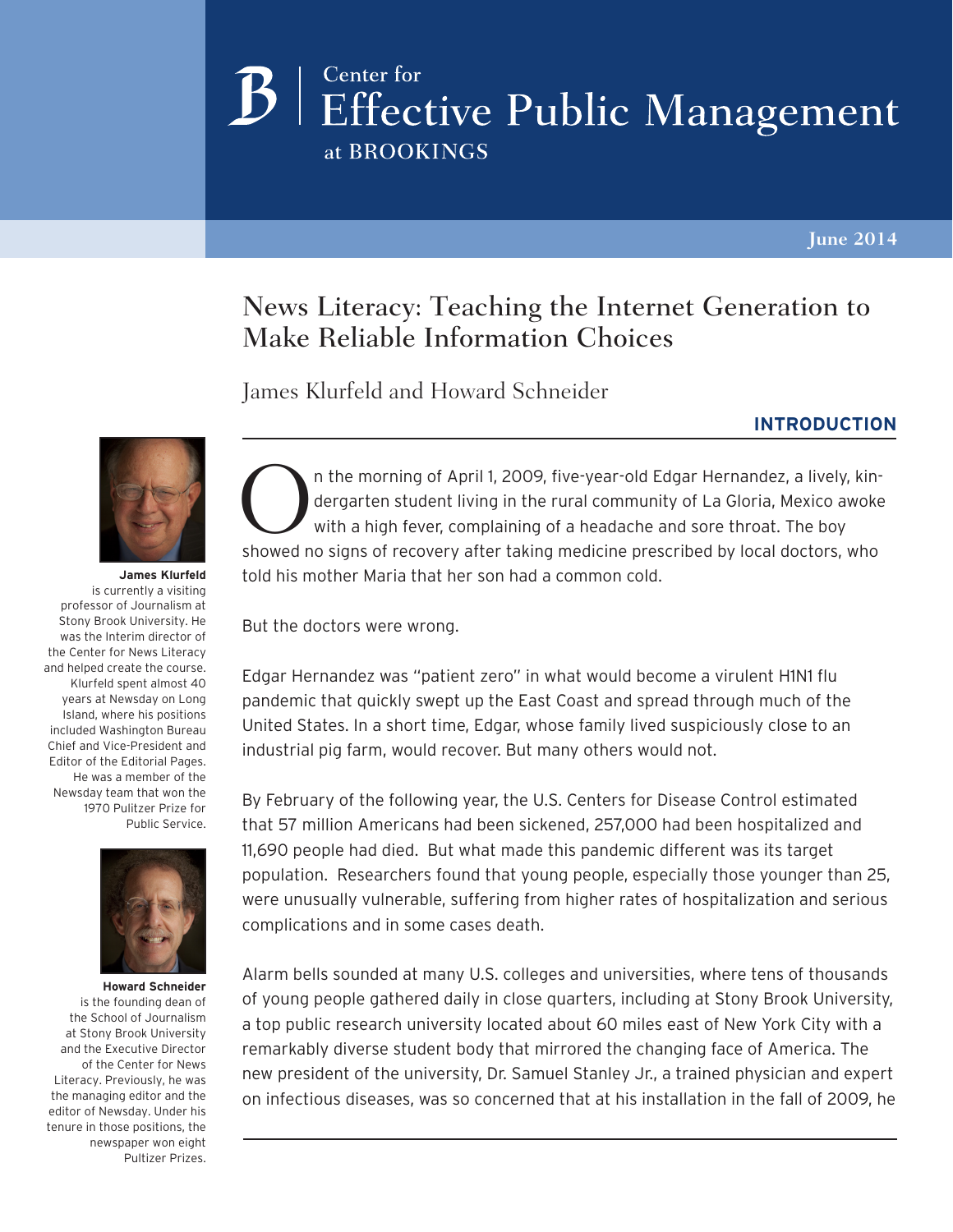rolled up the sleeve of his white shirt and had a nurse mount the podium and administer a shot of the H1N1 flu vaccine. He then urged all 25,000 students on campus to become vaccinated as soon as possible.

But how many would listen?

Several weeks later Howard Schneider, the Dean of the University's School of Journalism, found out. Schneider had come to Stony Brook several years earlier to establish the journalism school, after leaving his post as editor of *Newsday*. Within months of teaching his first class, he had become convinced it was no longer sufficient for journalism schools in the 21st century to train just journalists. The greatest communications revolution in more than 500 years had made that impossible, spawning a daily, digital tsunami that threatened to drown the population in a flood of information and disinformation.

In response, he and his colleagues had created the nation's first course in News Literacy, a course aimed at educating the next generation of news consumers on how to make reliable news and information choices. Their goal was to teach the course to 10,000 undergraduates.

Now standing in a large lecture hall before a crowded class of News Literacy students, drawn from nearly every discipline on campus, Schneider asked a question: *How many of you have taken the H1N1 vaccine?*

Of the more than 200 students present, nine hands slowly went up.

Schneider was taken aback. He told the class that he was not a physician, and his role was certainly not to provide medical advice, but since the news media was filled with detailed reports on the flu and its dangers, he was curious as to why more of the students had not taken the vaccine, which was readily available on campus.

"It doesn't affect us," one student said of the pandemic. "It only affects the very young and old people."

"My mother said it is a conspiracy by the drug companies," volunteered another.

"Taking the shot is dangerous," noted a third student. "It could make you seriously ill." In fact, Schneider had noticed crude posters scattered across campus adorned with a skull and crossbones and the words, "Say No to the H1N1 Flu Shot."

In the months ahead, other students would buttress their ongoing skepticism by pointing to the story of 25-year-old Desiree Jennings, a YouTube sensation whom students said had taken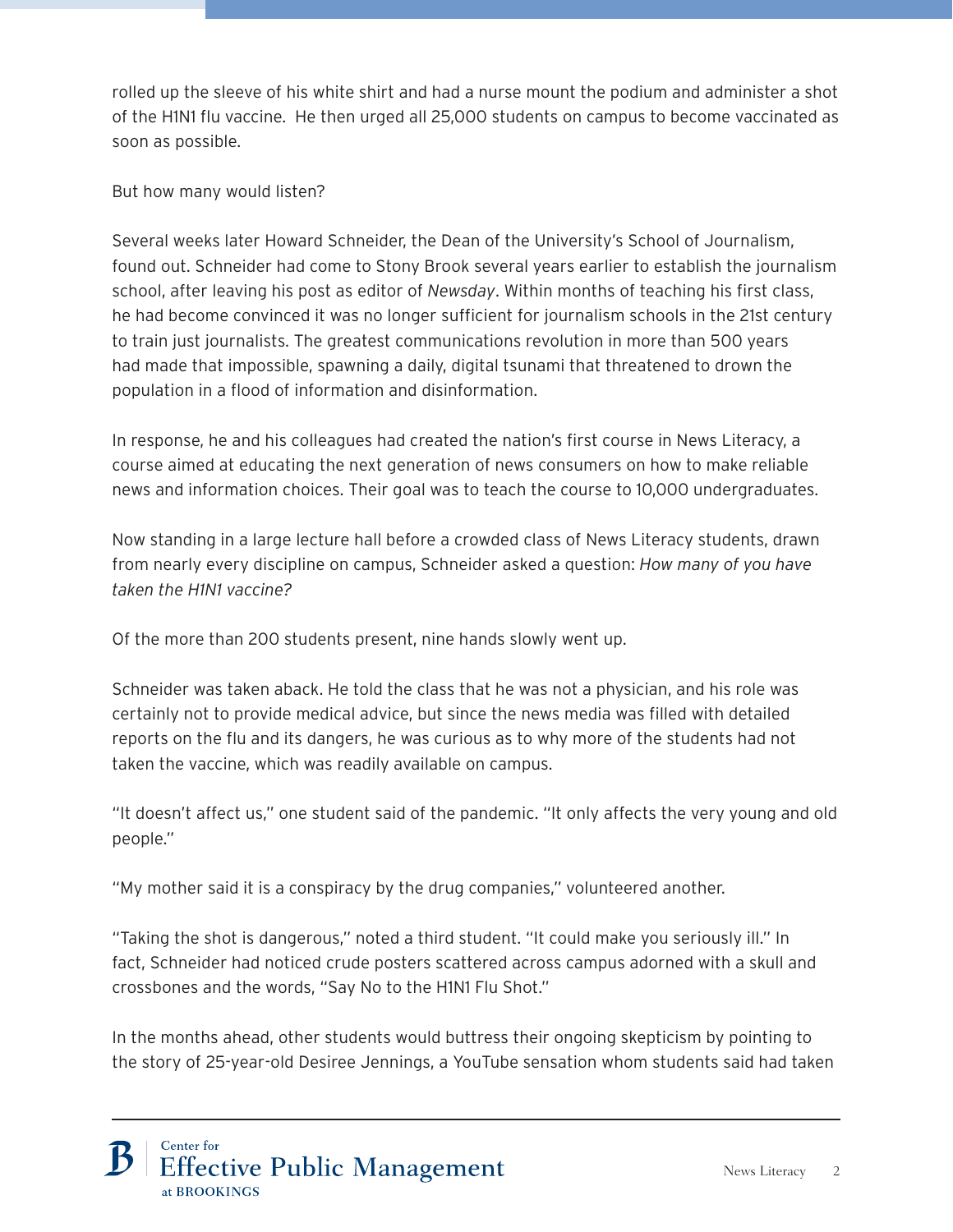the H1N1 shot and now could no longer walk forwards—only backwards—or speak coherently. (In fact, Jennings had never taken an H1N1 shot and her symptoms have never been definitively linked to the routine, seasonal flu shot she had taken.)

Schneider remembers leaving the lecture hall being struck by the enormity of the deficit he encountered. But he shouldn't have been surprised. By January of 2010, despite unanimous warnings from national and regional health officials, and a plethora of reliable news reports on the safety of the H1N1 vaccine, only 29.4 percent of U.S. children and only about 20 percent of the overall population had been vaccinated.

### **INFORMATION AND DEMOCRACY IN THE INTERNET AGE**

The great irony of our time is that there is more information available at our fingertips than anytime in human history, but less and less confidence in that information. Rather than being better informed because of the proliferation of easily available information, studies show news consumers are less informed on key issues of public policy. And the problem has only become more acute with the explosion of social media and mobile technology. Winston Churchill once said, "A lie gets halfway around the world before the truth has a chance to get its pants on." These days, that retweeted lie can circle the globe several times over before the truth even gets out of bed.

While there is no doubt that we are living in the midst of the greatest revolution in communication since Johann Gutenberg invented the printing press, there is no evidence that we as a polity are better informed. Indeed, recent surveys show the contrary.

The consequence of this for our democracy is alarming. Without an underlying consensus on the facts—on what we know to be true—we face unending dispute and policy paralysis.

The inability of Schneider's students to distinguish between reliable news reports and bogus information—or their resistance to wanting to believe what they read or viewed in the news media—not only threatens, literally, the civic health of the nation (rates of routine, childhood vaccinations continue to be relatively low in some states), but threatens to erode the underpinnings of civic life itself.

In a book released this year, *The News: A User's Manual*, Alain de Botton makes this point about the role of the news media in a democracy:

Central to modern politics is the majestic and beautiful idea that every citizen is—in a small but highly significant way-the ruler of his or her own nation. The news has a central role of play in the fulfillment of this promise, for it is the conduit through which we meet our leaders, judge their fitness to direct the state, and evolve our positions on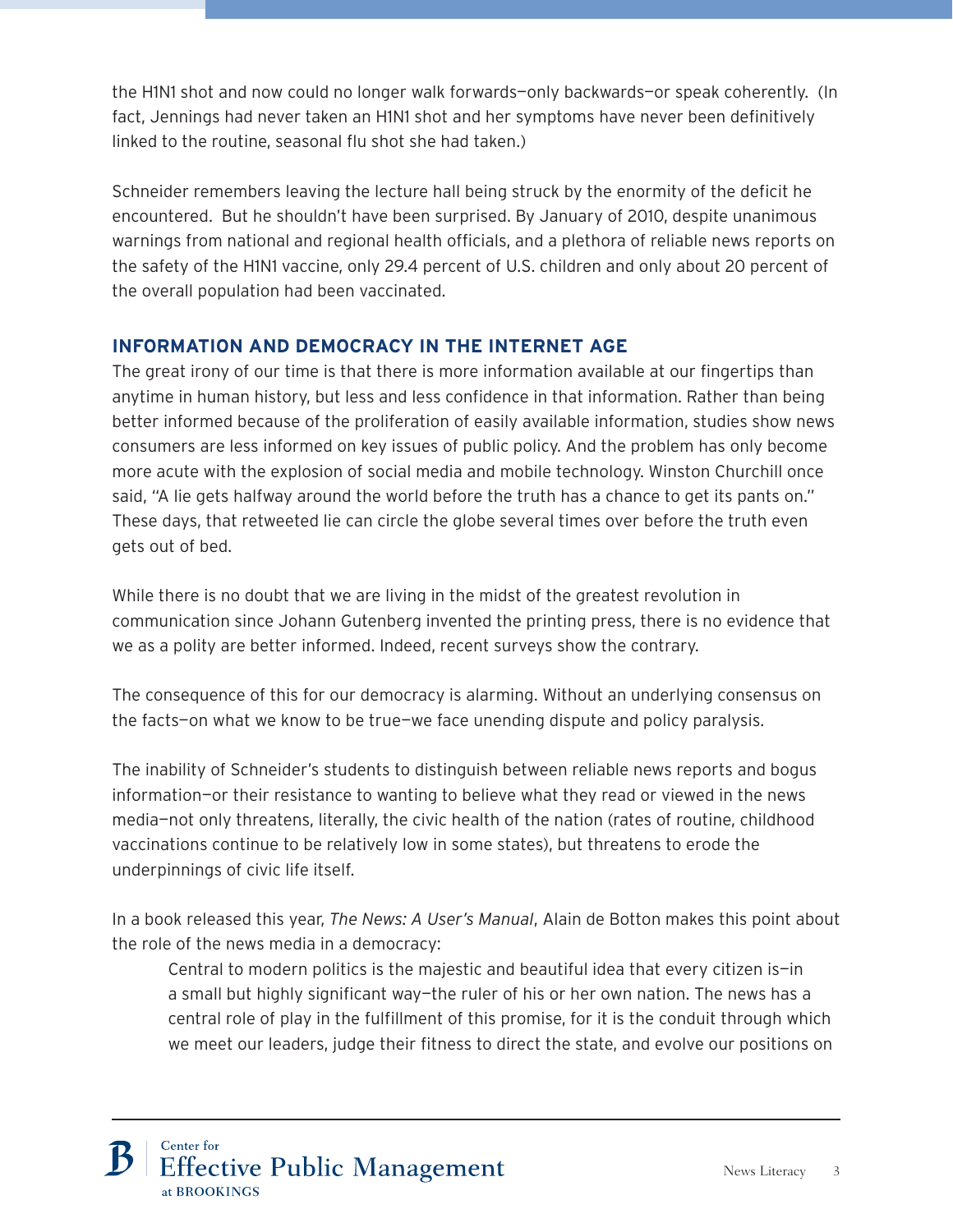the most urgent economic and social challenges of the day. Far from being incidental features of democracies, news organizations are their quarantors.<sup>1</sup>

But what happens when the public no longer can distinguish between legitimate news organizations and poseurs, between independent journalists and self-interested promoters, between news and infotainment, between a culture of assertion and one of robust verification, or between reliable news reports and propaganda or "native" advertising? And what happens when broad swatches of the public lose confidence in de Botton's "guarantors" of a majestic democracy?

A University of Maryland study of voter knowledge in the 2010 congressional elections conducted by WorldPublicOpinion.org found voters substantially misinformed on issues from the impact of the stimulus economic package to whether scientists believe climate change is occurring to President Obama's birthplace, to cite just a few examples. Said the report: "Voters misinformation included beliefs at odds with the conclusion of government agencies, generally regarded as non-partisan, consisting of professional economists and scientists."2

Among the misperceptions found in the survey:

- 40% of voters believe incorrectly that the TARP legislation was initiated under Barack Obama, rather than George W. Bush
- 86% believed their taxes had gone up or stayed the same while only 10% of voters were aware their taxes had gone down since 2009.
- 45% said most scientists think climate change is not occurring (12%) or that scientists are evenly divided (33%).
- 42% believed either that President Barack Obama was not born in the US (15%) or said it was not clear to them whether he was or not.

The survey also reflected a widespread perception of bias in the media that has too often poisoned any reasonable dialogue on the difficult issues of our times. An overwhelming majority of voters in the survey said they frequently encountered "misleading or false information." Rarely has the nation been as polarized and unable to take any action to deal with the challenges that will face the next generation and the generation after that.

In a 2011 study, the Pew Research Center for the People and the Press found that from 1985 to 2011, respondents who believe "in general, news organizations get the facts straight" fell



<sup>1</sup> Alain de Botton, *The News: A User's Manual*, (New York: Pantheon Books, 2014).

<sup>2</sup> Clay Ramsay, Steven Kull, Evan Lewis and Stefan Subias, "Misinformation and the 2010 Election A Study of the US Electorate," WorldPublicOpinion.org, December 10, 2010. [\(http://www.worldpublicopinion.org/pipa/pdf/dec10/Mis](http://www.worldpublicopinion.org/pipa/pdf/dec10/Misinformation_Dec10_rpt.pdf)[information\\_Dec10\\_rpt.pdf](http://www.worldpublicopinion.org/pipa/pdf/dec10/Misinformation_Dec10_rpt.pdf))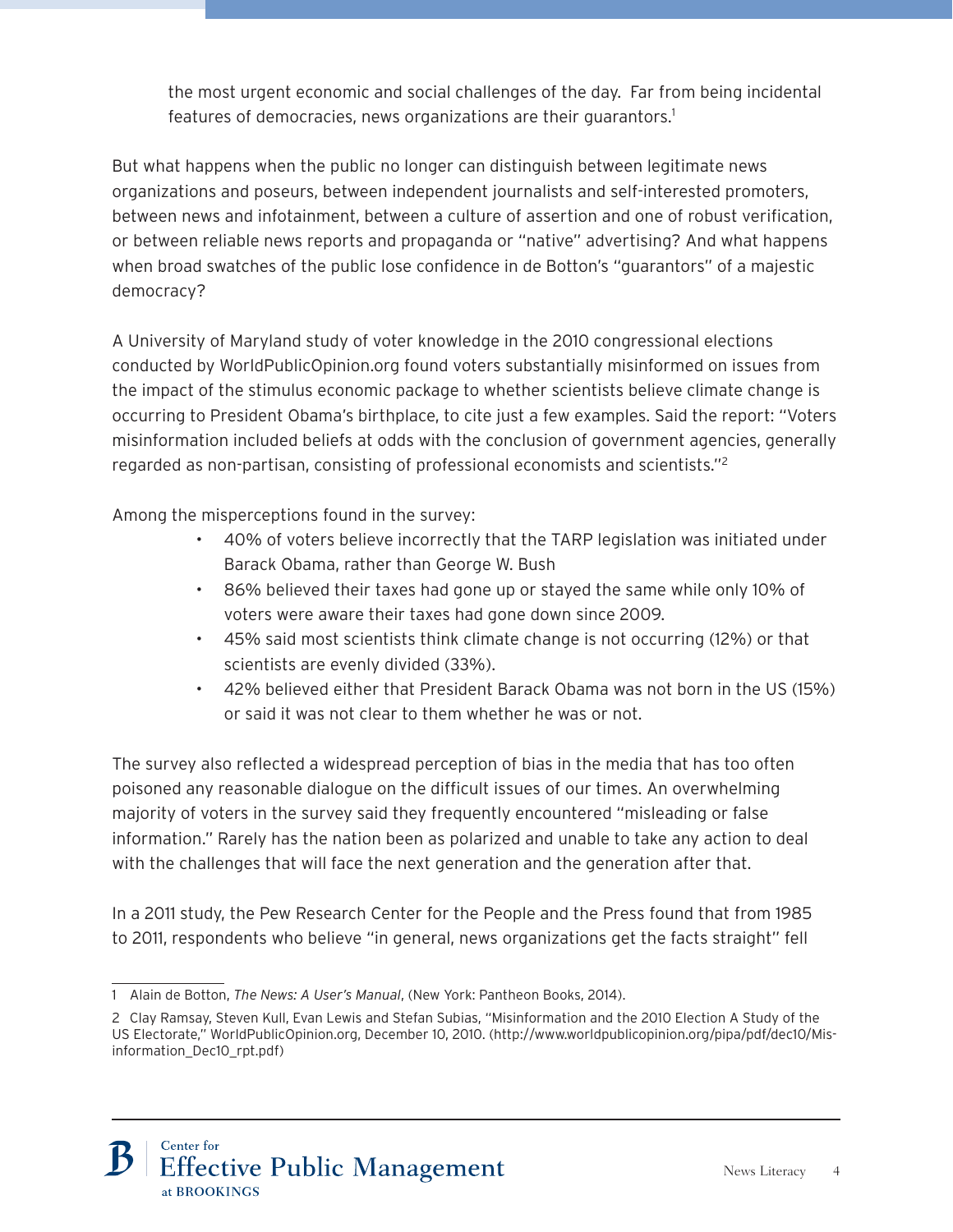from 55 percent to 25 percent, and those who agree stories are often inaccurate rose from 34 percent to 66 percent."3

A later Pew study from 2012 found that ten years earlier, 71 percent of respondents had a positive rating of 13 selected news organizations. A decade later, the positive figure had declined to 56 percent. In some cases, it dropped dramatically. *The New York Times* had a positive rating of 49 percent, down from 62 percent; *The Wall Street Journal* dropped from 77 percent to 58 percent.4

The gap between those who identified themselves as Democrats and those who identified as Republican was even more dramatic. For instance, the New York Times received a 37 percent believability rating from Republicans, and a 65 percent rating from Democrats. The result for Fox News was nearly a mirror image: a 67 percent believability rating from Republicans and only a 37 percent rating from Democrats.<sup>5</sup>

The survey also found that the boundaries between news and advertising were rapidly blurring—by design. More and more news sites on the Internet – and in print and on television were breaking down the traditional wall separating news content from advertising content, increasing the use of advertorials and "native" advertising, stories and video sponsored by advertisers, but not always clearly labeled as such (and sometimes produced by staff journalists). This was particularly true of social media, which is the fastest growing area of the digital information marketplace.

Political polarization and skepticism of the press has predated, of course, the digital revolution. So has the spread of rumor and disinformation.

But the advent of the Internet and the explosion of social media have produced tectonic shifts in the information landscape. For instance, stories that go viral often prove to be untrue, but continue to circulate, sometimes for years. The classic example is the news account of New York City office worker George Turklebaum, 51, who lie dead in his office cubicle for five days before being discovered by co-workers. The Turklebaum story continues to be posted on news websites around the world long after it was debunked as a hoax (and long after it clearly failed the "smell test").

<sup>4 &</sup>quot;Further Decline in Credibility Ratings for Most News Organizations," The Pew Research Center for the People & the Press, August 16, 2012. [\(http://www.people-press.org/files/2012/08/8-16-2012-Media-Believability1.pdf\)](http://www.people-press.org/files/2012/08/8-16-2012-Media-Believability1.pdf) 5 Ibid.



<sup>3 &</sup>quot;Views of the News Media: 1985-2011: Press Widely Criticized, But Trusted More than Other Information Sources," The Pew Research Center for the People & the Press, September 22, 2011. ([http://www.people-press.org/files/legacy](http://www.people-press.org/files/legacy-pdf/9-22-2011%20Media%20Attitudes%20Release.pdf)[pdf/9-22-2011%20Media%20Attitudes%20Release.pdf\)](http://www.people-press.org/files/legacy-pdf/9-22-2011%20Media%20Attitudes%20Release.pdf)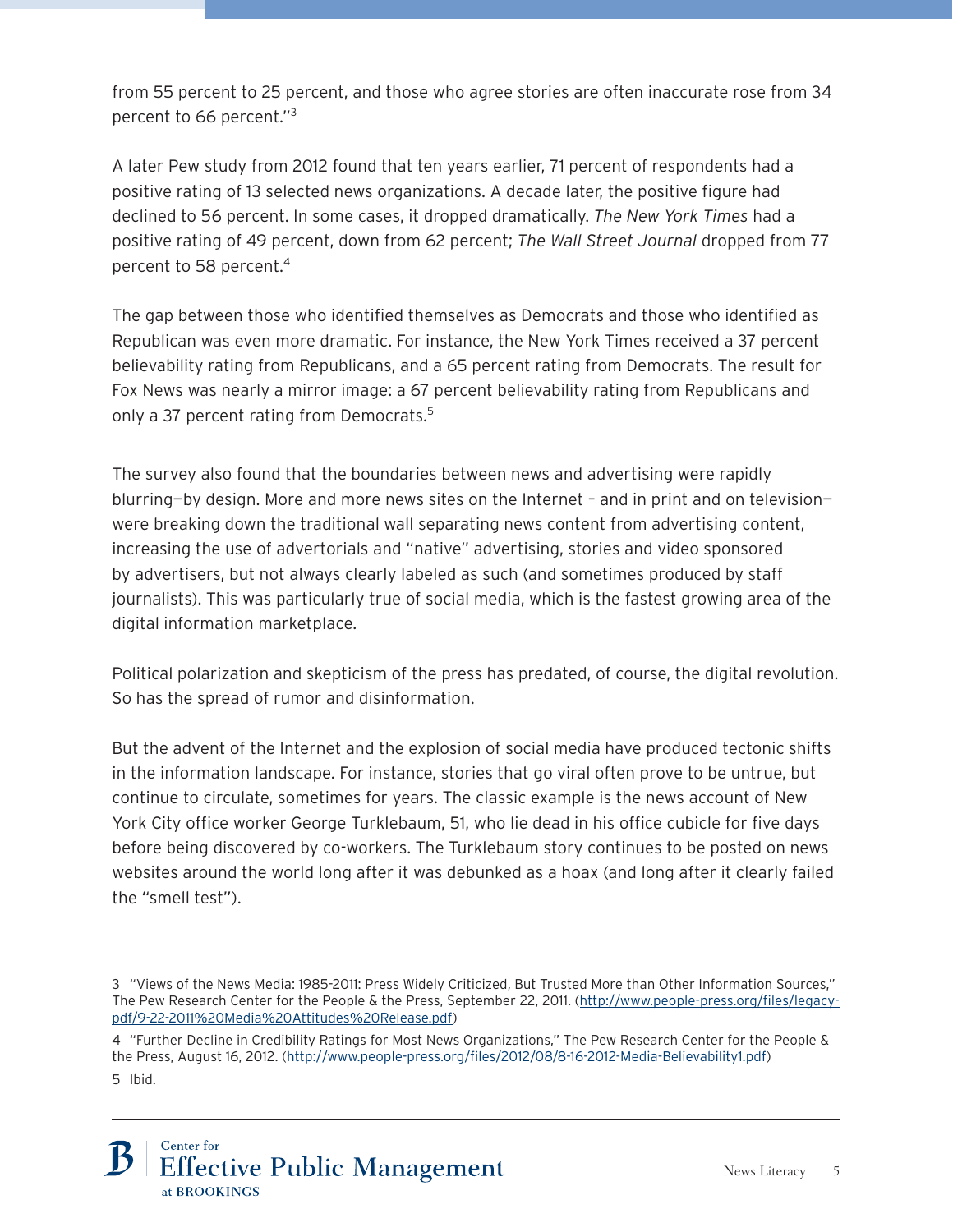Unlike any other communications innovation that preceded it, the Internet also has proven to be unique in the scope of its empowerment. All of us are now no longer just news consumers; we are all publishers and broadcasters. No longer is the barrier to mass circulation millions of dollars to buy a printing press, build a distribution system, or afford a license for a television station. Now, it can be as simple as creating a viral YouTube video or sharing a news story on Facebook. Anybody can be a "citizen journalist" now, tweeting and texting first-hand accounts and photographs of horrific car crashes or unfolding revolutions.

In many ways this is a tremendously positive development, but it also brings new challenges. Renee Loth, a columnist for the Boston Globe who studied the Stony Brook News Literacy program while a fellow at Harvard's Shorenstein Center on the Press, Politics and Public Policy, said this about the rise of the Internet:

The great promise of the Internet is its democratizing effect, enabling countless diverse voices to be heard. But the Internet also promotes a culture that is dismissive of expertise, because anyone can be his own lawyer or car mechanic —or journalist—with a few clicks of the mouse...<sup>6</sup> (Schneider's wife was fond of asking him, "Would you have surgery from a citizen surgeon?")

Finally, the Internet has helped destroy the economic model that sustained a free press for almost two centuries and with it generations of "professional gatekeepers" who sifted through the news on behalf of the public, however imperfectly attempting to separate truth from falsehood. Newsrooms have drastically cut staffs, if not gone out of business altogether. Newspaper jobs have plummeted by nearly a third since 2006 alone, according to the American Society of News Editors.<sup>7</sup> Over time, the gatekeepers have been replaced in some cases by algorithms, and the wisdom of the crowd, tallies of ever-mounting "likes" and "retweets" which risk equating popularity with credibility.

### **TEACHING NEWS LITERACY**

It was during the still formative stages of these developments that Schneider and his colleagues sat down in the fall of 2006 to examine the following proposition: could they create an educational model that would prepare the next generation of news consumers to navigate the new, emerging information ecosystem and discover for themselves what news was trustworthy? What would such a curriculum look like? What concepts and analytical tools would they need to include? How would they know if they had succeeded?

<sup>7 &</sup>quot;Newsroom Census," American Society of News Editors, 2013. [\(http://asne.org/content.](http://asne.org/content.asp?admin=Y&contentid=121) [asp?admin=Y&contentid=121\)](http://asne.org/content.asp?admin=Y&contentid=121)



<sup>6</sup> Renee Loth, "What's Black and White and Retweeted All Over? Teaching news literacy in the digital age," Shorenstein Center on the Press, Politics and Public Policy Discussion Paper No. D-71, February 2012. [\(http://shorenstein](http://shorensteincenter.org/wp-content/uploads/2012/03/d71_loth.pdf)[center.org/wp-content/uploads/2012/03/d71\\_loth.pdf\)](http://shorensteincenter.org/wp-content/uploads/2012/03/d71_loth.pdf)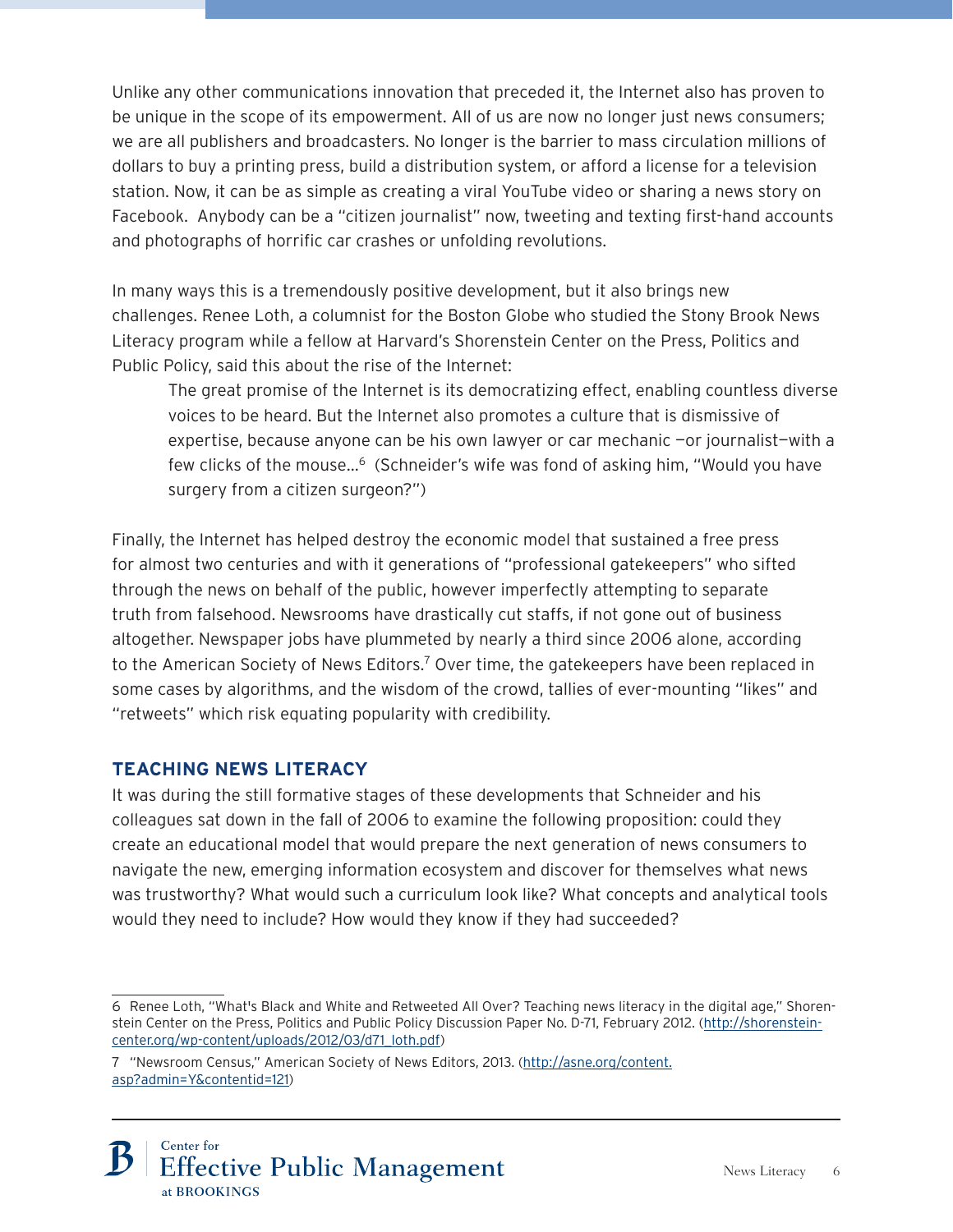Schneider made two early decisions. In an effort to embed the new course into the university's general education curriculum, helping to maximize enrollment, he strongly argued that the course was not a journalism class, but a course in critical thinking and civic education. The argument helped sway skeptical academic colleagues that the course should be available to all students. He also was aided considerably by a \$1.8 million grant from the John S. and James L. Knight Foundation, which enabled him to hire adjuncts and graduate students to help meet the teaching demand.

Second, he quickly learned that a key linchpin of his thinking was faulty. He began one of his first classes by asking the assembled students, "*Do you believe you are getting the truth from the news media?"*

A hand shot up. "What do you mean by truth?" asked a Philosophy major.

The following week Schneider invited a scientist and a philosopher to debate him on the meaning of truth. The debate convinced him of two things: scientists and journalists actually agree more than they might imagine on a common definition of truth—a definition that later would be incorporated into the course—but that using "truth" as a standard to judge news and information would lead to far more intellectual fog than clarity.

Instead, he settled on the standard of "reliability."

At what point can a news consumer conclude that a news report is reliable? He defined reliable information as actionable information that is sufficient for one to make a judgment, reach a conclusion or take an action. It would remain the benchmark for his students until two years ago, when it was modified in a nod to the rapidly evolving social media landscape to include information one can…"*share responsibly with others.*"

### **NEWS EXPOSURE VERSUS NEWS AWARENESS**

To help demonstrate the omnipresence of news, the first assignment in the Stony Brook course is for students to undergo a total news blackout for 48 hours—no news, no sports scores, no weather—and then write a short essay describing their experience.

The student experience is often surprising. Many students said they began the blackout thinking it would not be a major problem, but found that as the blackout progressed they became ever more concerned about what was happening in the outside world, even to the point of feeling panicked. Others have said it is the hardest thing they have ever been asked to do. One student said that when she sits around the kitchen table with her mother, they usually discuss current events. But because they could not talk about news, they just sat and stared at each other. Yet another student said the blackout would have no effect on him because he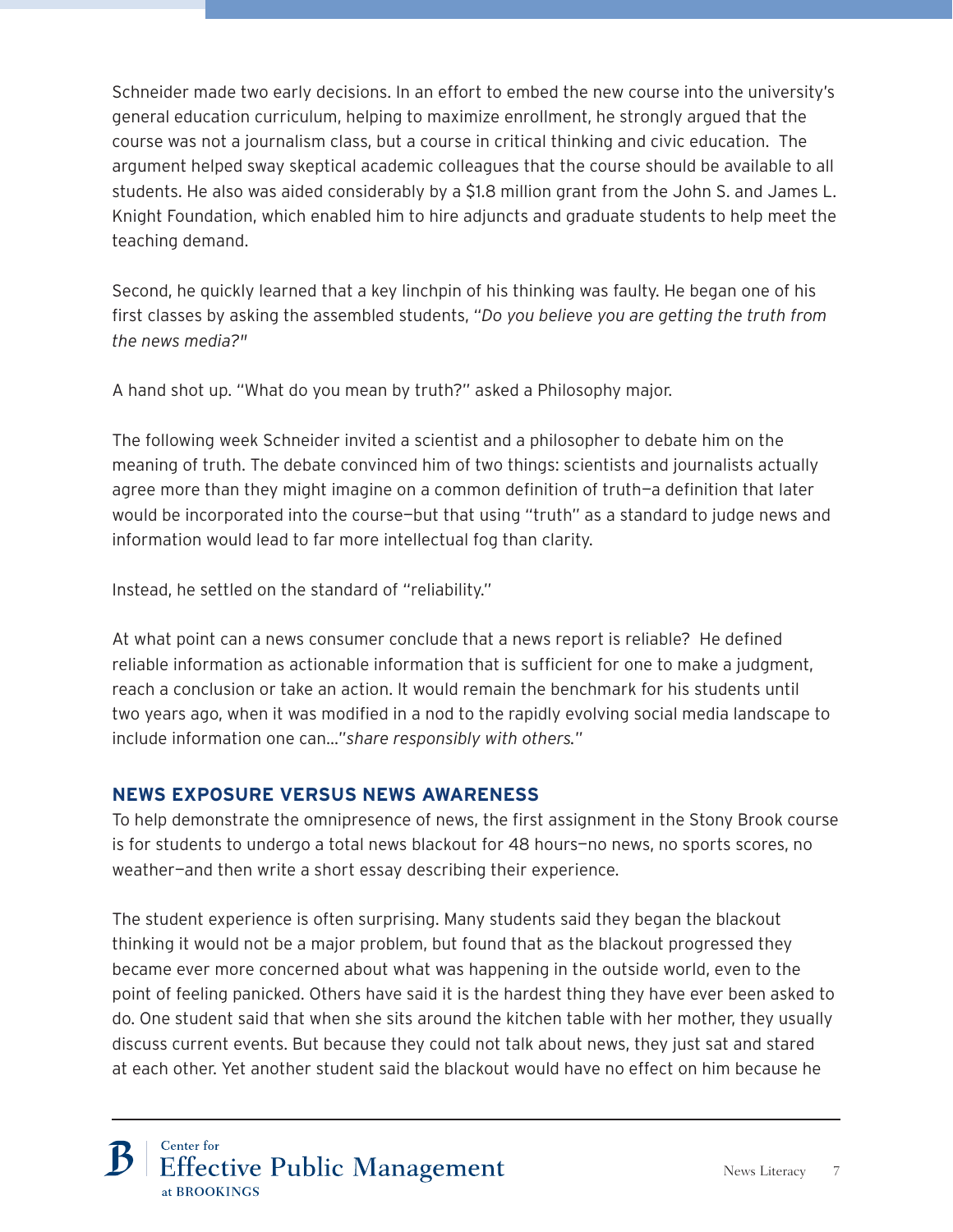never looks at news anyway. But as time passed, whenever he saw a newspaper he had a desire to run over and rip the pages open. It was the allure of the unknown, the forbidden. More problematic was the year that the blackout coincided with a hurricane.

The point: News is everywhere and impacts everybody even if you believe you have minimum contact or interest. It is almost impossible to avoid in an age of text alerts and news screens at your local gasoline pump, and is grossly underestimated as a force in lubricating socialization.

The results of the blackout also surprised the Stony Brook professors by challenging one of their key assumptions. Many students enrolled in the class score poorly on a pre-test of news knowledge, failing to correctly identify major newsmakers or sufficiently understand the implications of important news stories. Professors assumed this was due to underexposure, that students simply didn't consume enough news. In fact, a Pew poll in 2012 found that nearly 30 per cent of those younger than 25 said they "got no news yesterday," either from digital or traditional media.<sup>8</sup>

But over time, the blackout experience seemed to suggest the contrary; students reported they were saturated with news—perhaps oversaturated. What seemed to explain their lack of news awareness was not a lack of exposure or consumption, but a *lack of processing* the news they did consume.

In an essay, a student who was surprised at all the news he missed, wrote, "Who knew I read the news…I sure didn't." Others characterized themselves as "mindless" news consumers, one describing her experience as "incognitive" or destitute of the faculty to comprehend what she was consuming. The result is that students often lacked the capacity to develop a "filter" to understand what *valuable* information they needed to retain and what they needed to discard. (In a [TEDx talk](http://tedxtalks.ted.com/video/Finding-a-cure-for-newsmosis-a;search%3Atag%3A%22tedxsbu%22) Schneider referred to this condition as "newsmosis.")

Translating news exposure into news awareness is one of the major goals of the course and is accomplished in a variety of ways. Timely news stories are routinely incorporated into class lectures and discussions; students are regularly given analytical news assignments from a variety of sources and are periodically tested on the news; on class blogs, students are asked to nominate a news story each week they want to share with classmates and explain why it matters.

The theme of "News Matters" is one of the motifs of the course, which begins with a much more fundamental question: Why are some people willing to murder, and others willing to

<sup>8 &</sup>quot;Trends in News Consumption: In Changing Landscape, Even Television is Vulnerable," The Pew Research Center for the People & the Press, September 27, 2012. [\(http://www.people-press.org/files/legacy-pdf/2012%20News%20](http://www.people-press.org/files/legacy-pdf/2012%20News%20Consumption%20Report.pdf) [Consumption%20Report.pdf\)](http://www.people-press.org/files/legacy-pdf/2012%20News%20Consumption%20Report.pdf)

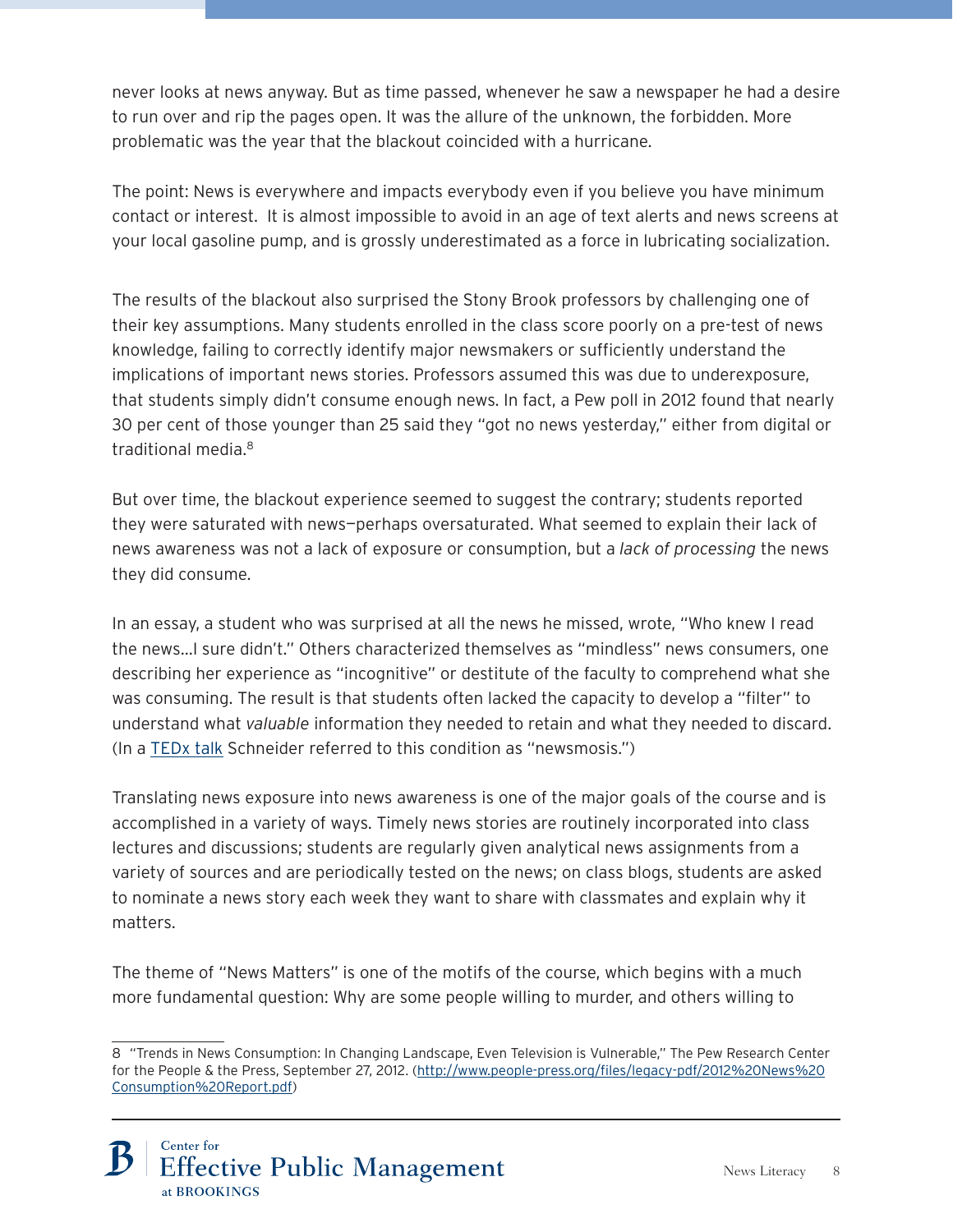risk their lives, to control news and information? Information as power—why are so many journalists killed every year (1055 since 1992, already 15 in 2014)<sup>9</sup>-and why do governments go to such lengths to control information are early lessons that help build a foundation for the course. Many students say they are shocked by the figures gathered by the Committee to Protect Journalists. Professors also ask students what they would do if they were at the head of a major digital company operating in, say, China and found that the company's website was being censored by the government. Stay there because China is the largest market in the world, or pull out on principle?

But perhaps the key lesson early in the course comes in defining how journalism is different from other forms of information—such as public relations, advertising, propaganda, entertainment, or just unfiltered, digital text and video. In her Shorenstein report, Loth said differentiating news from other forms of information is a key aspect of the course. "…the Stony Brook course boils down to one indispensable acronym: VIA, for Verification, Independence and Accountability."10

Students are taught that if the item they are examining does not have all three of those qualities it is not journalism. To apply those skills, students are asked to watch three videos of the Iraq war on the Internet, and place each in its proper "information neighborhood," (see Figure 1) judging whether any of the reports are journalism. Students experience the most trouble with a video that looks like raw, battle footage of soldiers firing on insurgents. But the address should have been a giveaway: [http://www.mnf.Iraq.com.](http://www.mnf.Iraq.com) Because the source was "the multi-national force in Iraq," including the U.S. Defense Department, the video—whatever it is lacks independence and cannot be journalism.

<sup>9</sup> Committee to Protect Journalists, Data and Research. (<http://cpj.org/killed/>)

<sup>10</sup> Renee Loth, "What's Black and White and Retweeted All Over? Teaching news literacy in the digital age," Shorenstein Center on the Press, Politics and Public Policy Discussion Paper No. D-71, February 2012.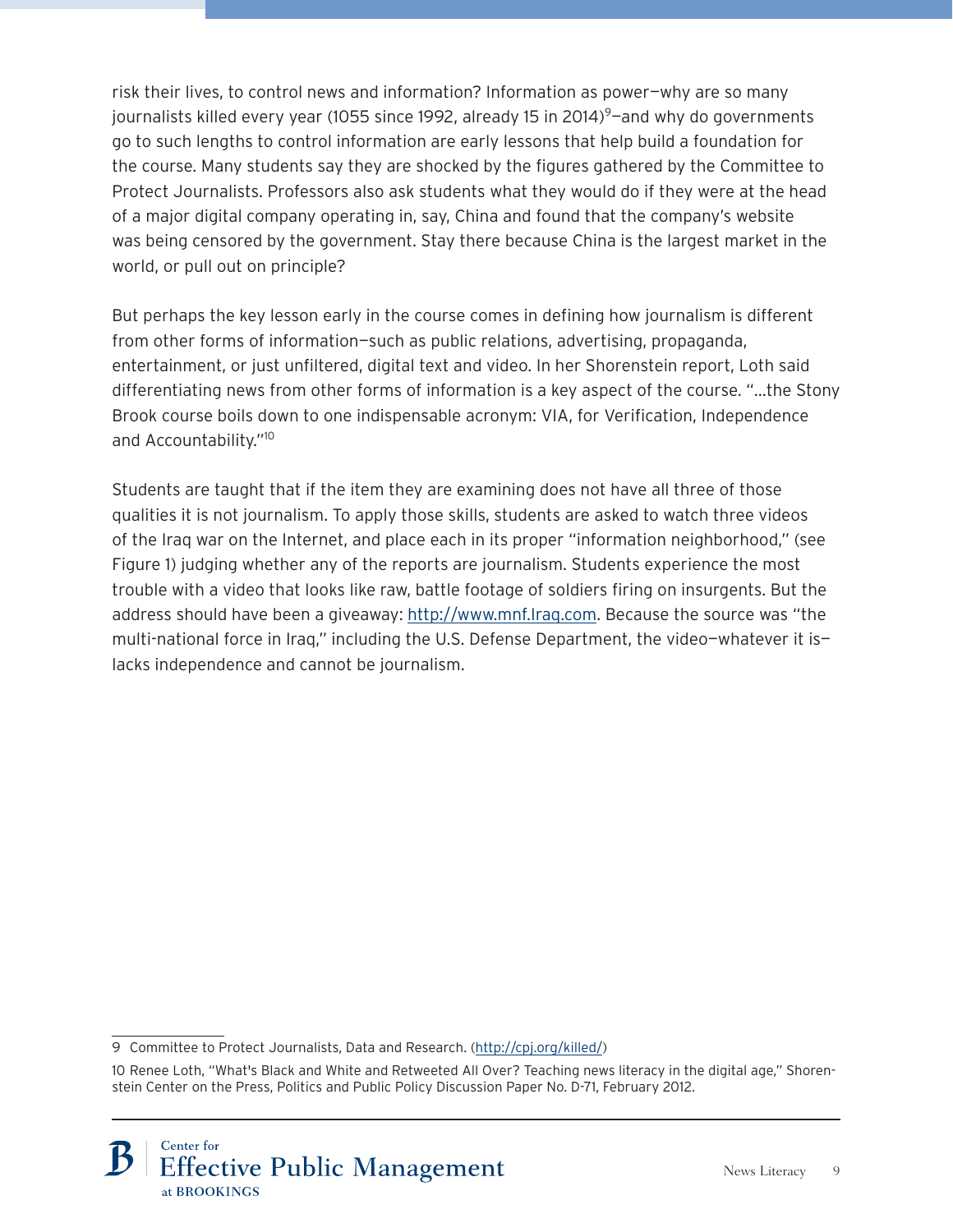## **FIGURE 1: TAXONOMY OF INFORMATION NEIGHBORHOODS**

|                      | <b>JOURNALISM</b>                                                       | <b>ENTERTAINMENT</b>                                                                                                        | <b>ADVERTISING</b>                                                                            | <b>PUBLICITY</b>                                                                                                                   | PROPAGANDA                                                                                                                                                                                   | <b>RAW</b><br><b>INFORMATION</b>                                                                                                                      |
|----------------------|-------------------------------------------------------------------------|-----------------------------------------------------------------------------------------------------------------------------|-----------------------------------------------------------------------------------------------|------------------------------------------------------------------------------------------------------------------------------------|----------------------------------------------------------------------------------------------------------------------------------------------------------------------------------------------|-------------------------------------------------------------------------------------------------------------------------------------------------------|
| <b>GOAL</b>          | To Inform                                                               | To Amuse or<br>engage people<br>during their<br>leisure time in<br>activities in<br>which they are<br>passive<br>recipients | To Sell goods,<br>services by<br>increasing their<br>appeal to<br>consumers                   | To Promote<br>talent,<br>personalities by<br>increasing their<br>visibility                                                        | To Build Mass<br>Support for an<br>ideology by<br>canonizing its<br>leaders or<br>demonizing its<br>opposition                                                                               | To Bypass<br>institutional<br>filters and<br>distribution<br>costs in order to<br>sell, publicize,<br>advocate,<br>entertain, and<br>inform           |
| <b>METHODS</b>       | Verification.<br>Independence,<br>Accountability                        | Story-telling,<br>performance,<br>the visual arts,<br>and music                                                             | Paid advertising,<br>staged events,<br>sponsorships,<br>product<br>placement, and<br>websites | <b>Public relations</b><br>activities, press<br>releases, public<br>statements,<br>staged events,<br>websites, and<br>viral videos | One-sided<br>accounts or<br>outright lies,<br>relying on<br>emotional<br>manipulation<br>through images,<br>appeals to<br>majority values,<br>and fallacious<br>reasoning                    | Facebook,<br>YouTube,<br>Twitter, blogs,<br>websites,<br>website<br>comment sites,<br>chain email, text<br>message<br>forwarding,<br>flyers, graffiti |
| <b>PRACTITIONERS</b> | Reporters,<br>photographers,<br>videographers,<br>editors,<br>producers | Actors,<br>musicians,<br>writers,<br>producers                                                                              | Ad agencies                                                                                   | Publicists, public<br>relations<br>experts,<br>government<br>spokespersons                                                         | Political<br>operatives and<br>organizations                                                                                                                                                 | Anyone with a<br>web connection,<br>photocopier, or<br>can of paint                                                                                   |
| <b>OUTCOME</b>       | Empowers<br>citizens by<br>educating them                               | <b>Distraction from</b><br>or changed view<br>of daily life.<br>Reinforcement<br>or critique of<br>social norms             | Increased sales<br>of products and<br>services                                                | <b>Higher fees for</b><br>talent being<br>promoted                                                                                 | <b>Helps</b> an<br>ideological<br>group seize or<br>maintain power,<br>by influencing<br>public opinion<br>and motivating<br>the public to<br>take action<br>consistent with<br>the ideology | Outlet for self-<br>expression,<br>entertainment,<br>promotion,<br>advocacy,<br>propaganda                                                            |

Source: News Literacy Program at Stony Brook University

In its early stages, the course examines fundamental issues in journalism: what constitutes news, how editors decide what is news, and the difference between opinion and news.

At a time when cable networks such as Fox and MSNBC inexpensively fill much of their airtime with opinion filtered through a strong lens of partisanship in an attempt to build loyal viewership—clearly one of the reasons for the decline in trust of the news media—the lesson on what separates news from opinion, and what constitutes legitimate opinion journalism from mere bloviation, is particularly relevant. It is even more so on campus, where a growing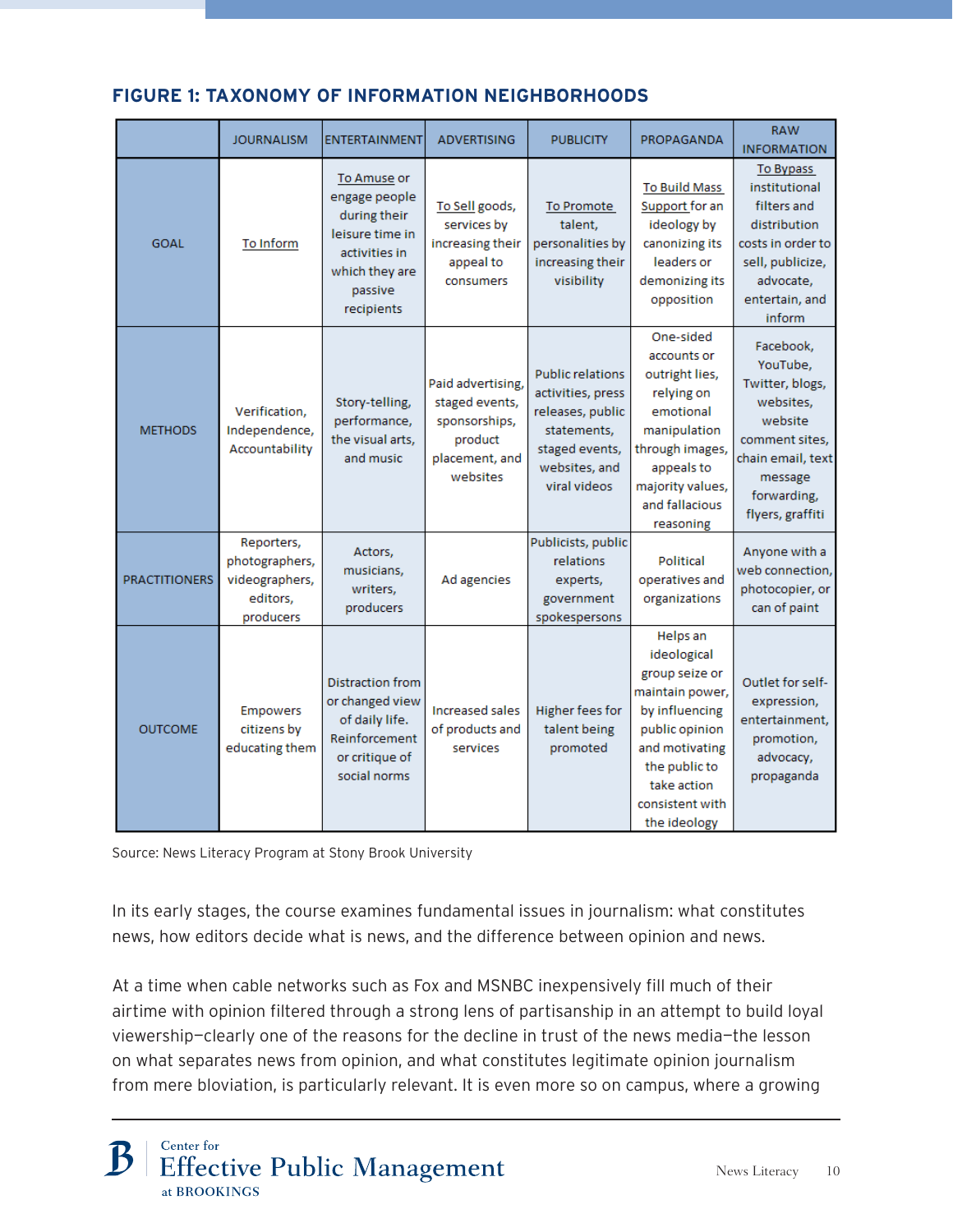number of students receive their news from Facebook, YouTube and other digital sites where sharing, "liking" and commenting can foster a culture of opinion, provocation and argument. The answer is that if the story, blog or commentary doesn't meet the criteria of VIA verification of facts, independence from special interests and accountability (who is the author?)—students are not in the opinion journalism neighborhood. Labeling and transparency (who does the author or commentator work for or represent) are key factors in determining whether you are in the journalism neighborhood.

The course advocates that thoughtful opinion journalism can be very helpful *after* you have become familiar with the major facts of a news story, not the least of which is to challenge your point of view on an issue, if you have the courage to go there.

## **BIAS, OBJECTIVITY AND RELIABILITY**

The most common criticism of today's news media from students and adults—and perhaps the most toxic in eroding trust—is that they strongly believe that news reports are laced with bias and that true objectivity is not humanly possible.

At Stony Brook, this becomes obvious each semester when professors ask students during the first lecture, "How many of you trust the information you receive from the news media?" Routinely, only a few hands go up. For the past four semesters, a survey administered at the outset of the course found the same results: Eighty-three percent of students agreed or strongly agreed that "most news outlets exhibit bias."

And when asked what the bias reflects, about two-thirds believe—mimicking their parents and grandparents in national surveys—that there is a liberal bias.

In response, the course emphasizes the importance of defining terms. Objectivity might not be humanly possible, but fairness is. The course also distinguishes between balance and fairness. Strict balance in a news account is not always fair. For instance, giving those who say global warming is a hoax equal time or space with those who say it is a problem distorts reality. The same could be said of giving holocaust deniers equal footing with those who know the historical facts. But balance is called for when writing about a presidential debate, for instance, or any issue where the evidence remains inconclusive (i.e. the long-term impact of the Affordable Care Act).

For students, bias as a concept is even more problematic. For example, many students confuse news media bias with sloppy reporting or editing errors, or assume a clearly-labeled commentary is evidence of an outlet's biased news coverage, or that one unfair news account is proof of bias. In the Stony Brook course, bias is defined as a *pattern of unfairness*.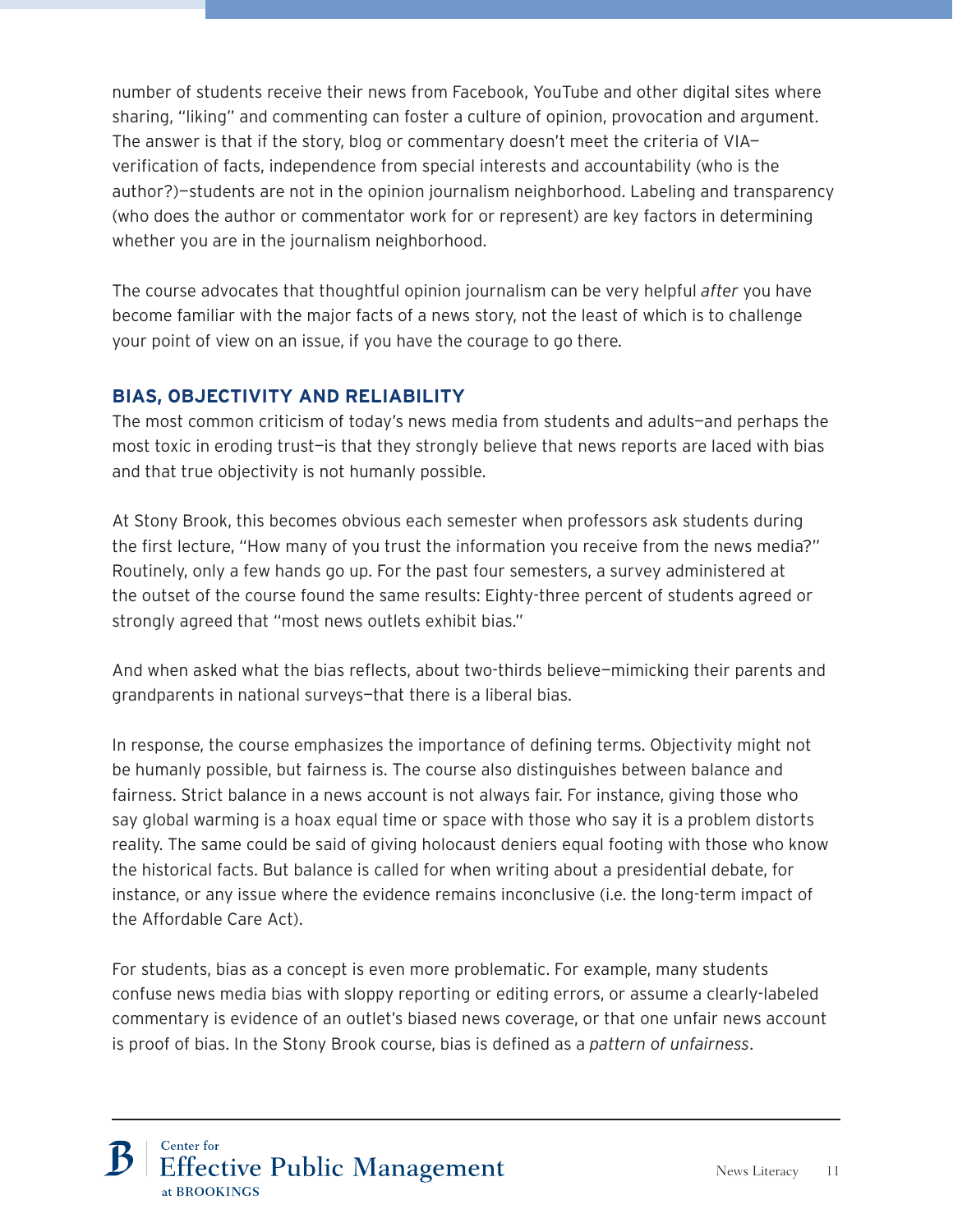In one instance, students are asked to watch and judge an actual news video of the arrest of an African-American school bus driver who is charged with selling drugs to his students. The story is filled with police accusations, but the reporter never even attempts to get the bus driver's side of the story. In that regard, the story is clearly unfair, but by itself it is not an example of news media bias. To prove bias, students would have to show a pattern by the news outlet of treating white and African-American defendants differently in its reporting.

The course also emphasizes that bias frequently is the bias of the news consumers who interpret news through their own prism of beliefs. A spotlight is put on confirmation bias: the human tendency to reject information that does not conform to one's already held beliefs. Over the past several years, this issue has received increased attention in the course, informed by research in neuroscience, social science and psychology. It is perhaps one of the most intractable barriers for news consumers to overcome, especially partisans—they are literally fighting their own evolutionary brain history.

In 2006, researchers from several universities studied Democrat and Republican "brains" in the context of political decision-making.

At Emory University, highly partisan supporters of George Bush and John Kerry were asked to evaluate information that challenged their candidates' positions, while researchers monitored the brains of the subjects using magnetic resonance imaging. According to Dr. Drew Weston, who headed the project, subjects from both parties consistently ignored information that could not be rationally discounted.

"We did not see any increased activation of the parts of the brain normally engaged during reasoning," Weston was quoted as saying before reporting the findings at an annual conference. "What we saw instead was a network of emotion circuits lighting up."11

Here's what Weston further noted, "Essentially it appears that partisans twirl the cognitive kaleidoscope until they get the conclusions they want and then they get massively reinforced for it, with the elimination of negative emotional states and activation of positive ones."12

Even more discouraging are studies on knowledgeable citizens.

When pro-Arab and pro-Israeli partisans were shown straight-forward television images from the 1982 war in Lebanon more than 20 years later, both sides equally concluded that the American media coverage was hopelessly slanted in favor of the other side. When the subjects

<sup>11</sup> Emory University Health Sciences Center, "Emory Study Lights Up The Political Brain," *ScienceDaily*, January 31, 2006. ([http://www.sciencedaily.com/releases/2006/01/060131092225.htm\)](http://www.sciencedaily.com/releases/2006/01/060131092225.htm) 12 Ibid.

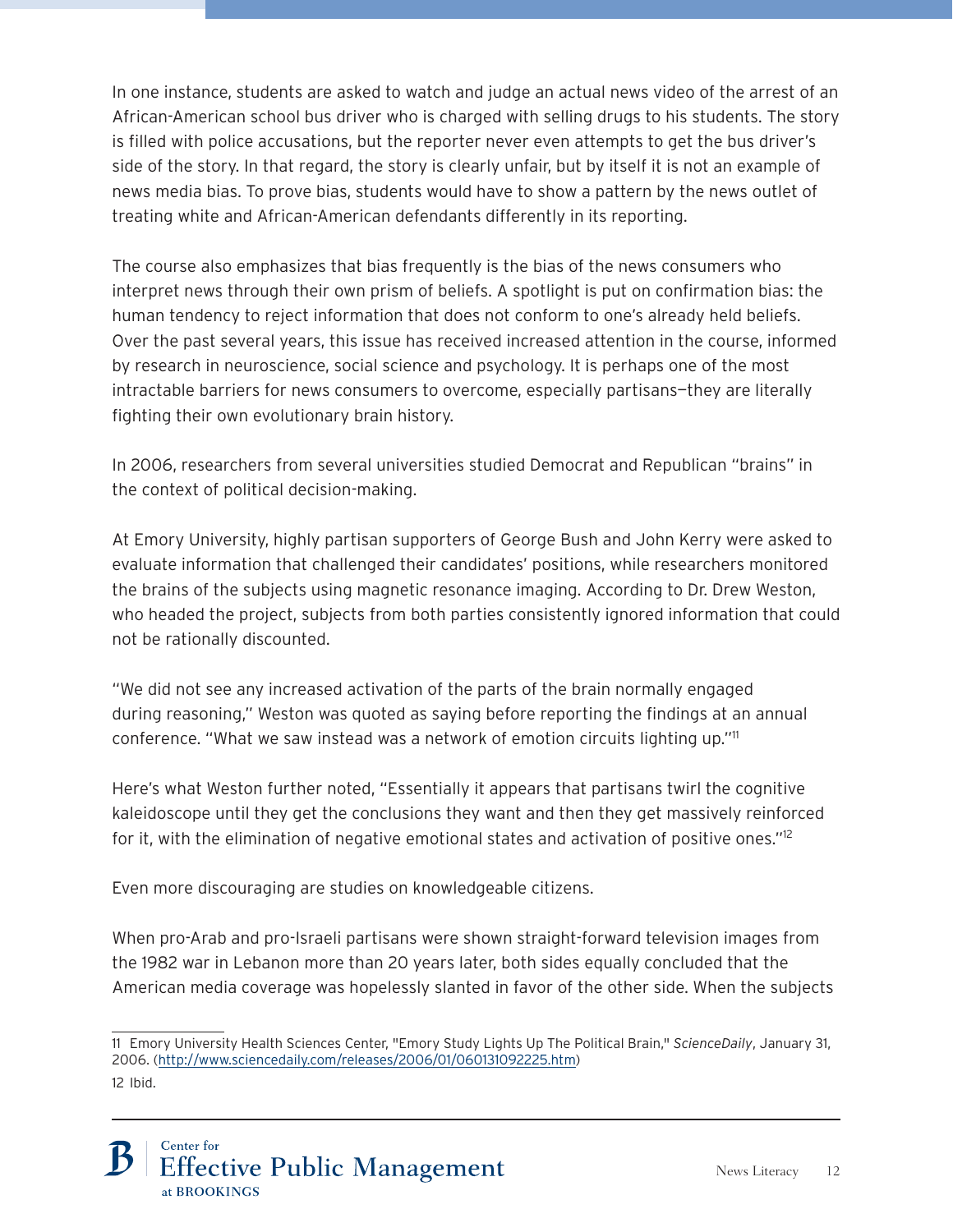with the most knowledge about the conflict were tested, one might have assumed—or at least hoped-that better informed news consumers would be more discerning. It was the exact opposite. According to Stanford psychologist Lee D. Ross: "*The best-informed partisans were the most likely to see bias against their side*."13

In a recent interview with the American Press Institute, Daniel Kahneman, the Nobel laureate and author of the bestseller *Thinking, Fast and Slow*, says, "The odd thing is that educating people doesn't seem to be enough because we find that educated people are no-less polarized than non-educated people in their politics and their biases. So education by itself does not reduce polarization. It is interesting and disheartening."14

So if education is not a solution, what is? At Stony Brook, a possible solution begins with self-awareness.

In addition to reviewing studies like those described above, students are assigned to take an [online Implicit Bias Test](https://implicit.harvard.edu/implicit/) developed by researchers at Harvard University, University of Washington and the University of Virginia that measures their attitudes on issues such as race, ethnicity, age or sexual preference. Not surprisingly, many students who take the test intensely dislike the results and conclude that the test is flawed. It is not.

One student said she was shocked by her implicit bias against black people. "My father is black and my mother is white," she said.

Another example involved two Pakistani, Muslim women who grew up in NYC and found that they have a slight preference for non-Muslims. In both cases they resisted believing this was true, but it turned out that they had grown up in largely white, non-Muslim neighborhoods and during discussion in class admitted that they only had non-Muslim friends.

### **ASSESSING EVIDENCE**

To appreciate the birth of an iconic moment in News Literacy, consider the case of Brian Thevenot, a highly regarded reporter for the New Orleans Times Picayune.

In the aftermath of Hurricane Katrina, Thevenot was assigned to write about the reports of violence and even murder in the Super-Dome, where thousands of homeless had gone for shelter. Arkansas National Guardsman Mikel Brooks was stationed outside of the dome's giant food freezer. He and other officials had told Thevenot that there were 30 or 40 bodies

<sup>14</sup> Millie Tran, "How to lean against your biases: A conversation with Daniel Kahneman," American Press Institute, April 4, 2014. [\(http://www.americanpressinstitute.org/publications/good-questions/lean-biases-conversation-daniel](http://www.americanpressinstitute.org/publications/good-questions/lean-biases-conversation-daniel-kahneman/)[kahneman/\)](http://www.americanpressinstitute.org/publications/good-questions/lean-biases-conversation-daniel-kahneman/)



<sup>13</sup> Shankar Vedantam, "Two Views of the Same News Find Opposite Biases," *The Washington Post*, July 24, 2006. [\(http://www.washingtonpost.com/wp-dyn/content/article/2006/07/23/AR2006072300512.html\)](http://www.washingtonpost.com/wp-dyn/content/article/2006/07/23/AR2006072300512.html)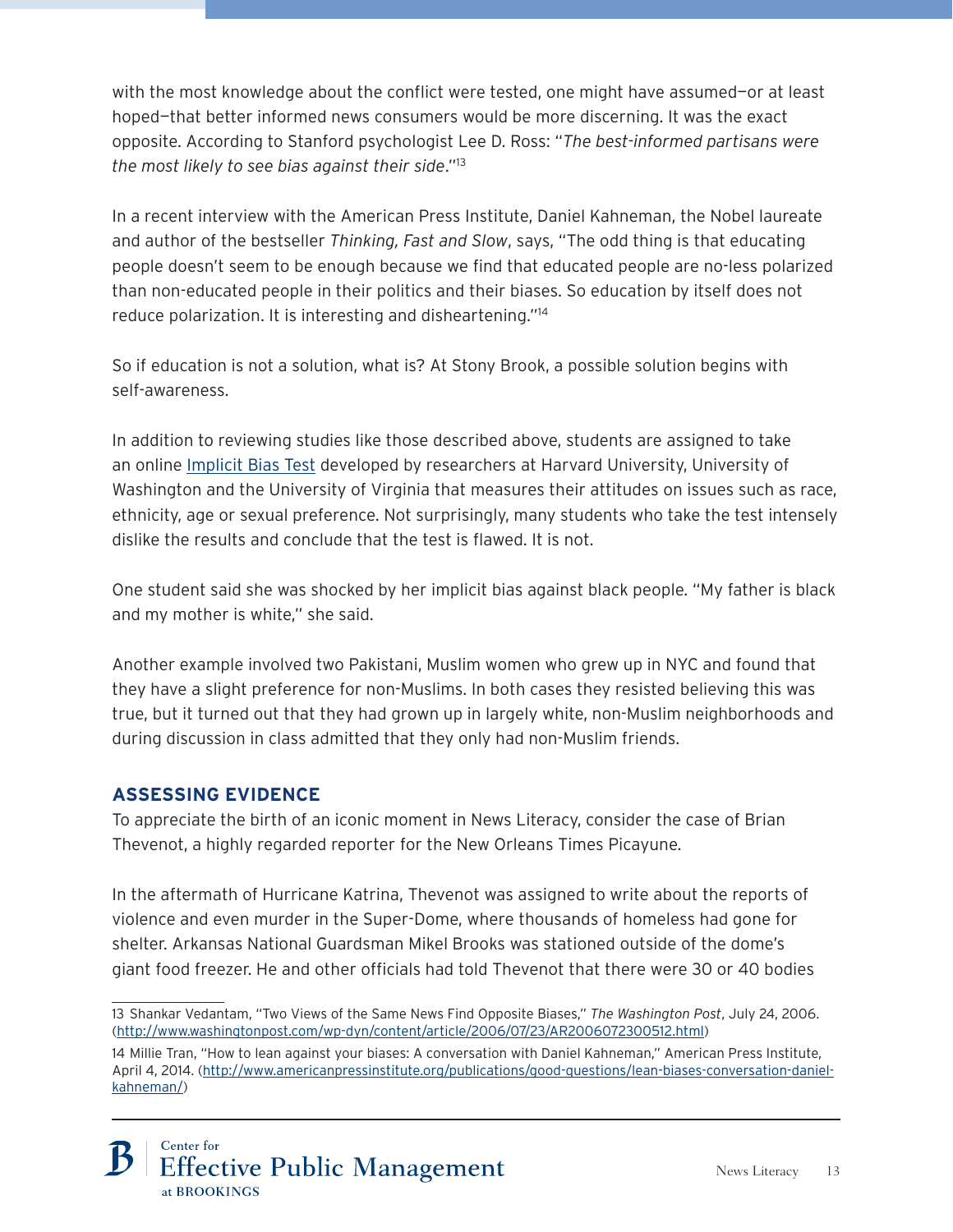inside that freezer. But before he even had a chance to ask, the guardsman said they were not allowed to open the freezer.

Thevenot wrote his story quoting Brooks and another soldier saying that the freezer contained a "seven-year-old with her throat cut," as well as a mass of decomposing bodies. The headline the next day read: "*Katrina's body count could reach 10,000; Bodies found piled in freezer at Convention Center*."

There was only one problem: the story was not true.

Thevenot, later writing for the *American Journalism Review* on why he had been so wrong, said he subsequently learned that Brooks and others who said there were dead bodies in the dome's freezer had heard it on the food line at Harrah's Casino, a law enforcement and military staging area a block away.<sup>15</sup>

Why had Thevenot gone wrong? He didn't open the freezer himself! Or, at the very least, ask the officers *how* they knew what was inside.

After Schneider first used the example, students in subsequent weeks, analyzing news stories that had nothing to do with Katrina, rose to say, "I didn't see the reporter open the freezer." Or, "In this story, the reporter only opened the freezer part way." (Hundreds of bright, red buttons saying "Open the Freezer" are given to students as they leave the News Literacy final exam each semester. And if they show their button outside the test hall, they get to "open the freezer" and take an ice cream sandwich.)

The critical point is that news consumers must read or watch a story with a critical eye, always asking three questions: What do I *know*? *How* do I know it? What *don't I know*? Students are given help in breaking down those questions into a series of further questions. What is the difference between direct and indirect evidence? What is *assertion* and what is *verification*? Is the reporter *transparent* in telling the news consumer what she doesn't know and why? Is there enough *context* in stories that use numbers to help reach a valid conclusion?

In assessing evidence, the most complicated challenge for students is often to judge the reliability of news sources in the story—the people who talk to the reporter. To help, the Stony Brook professors created a second key acronym: I'M VAIN:

- Independent Sources are better than self-interested sources.
- Multiple sources are better than a single source.

<sup>15</sup> Brian Thevenot, "Myth-Making in New Orleans," *American Journalism Review*, December/January 2006. [\(http://](http://ajrarchive.org/article.asp?id=3998) [ajrarchive.org/article.asp?id=3998](http://ajrarchive.org/article.asp?id=3998))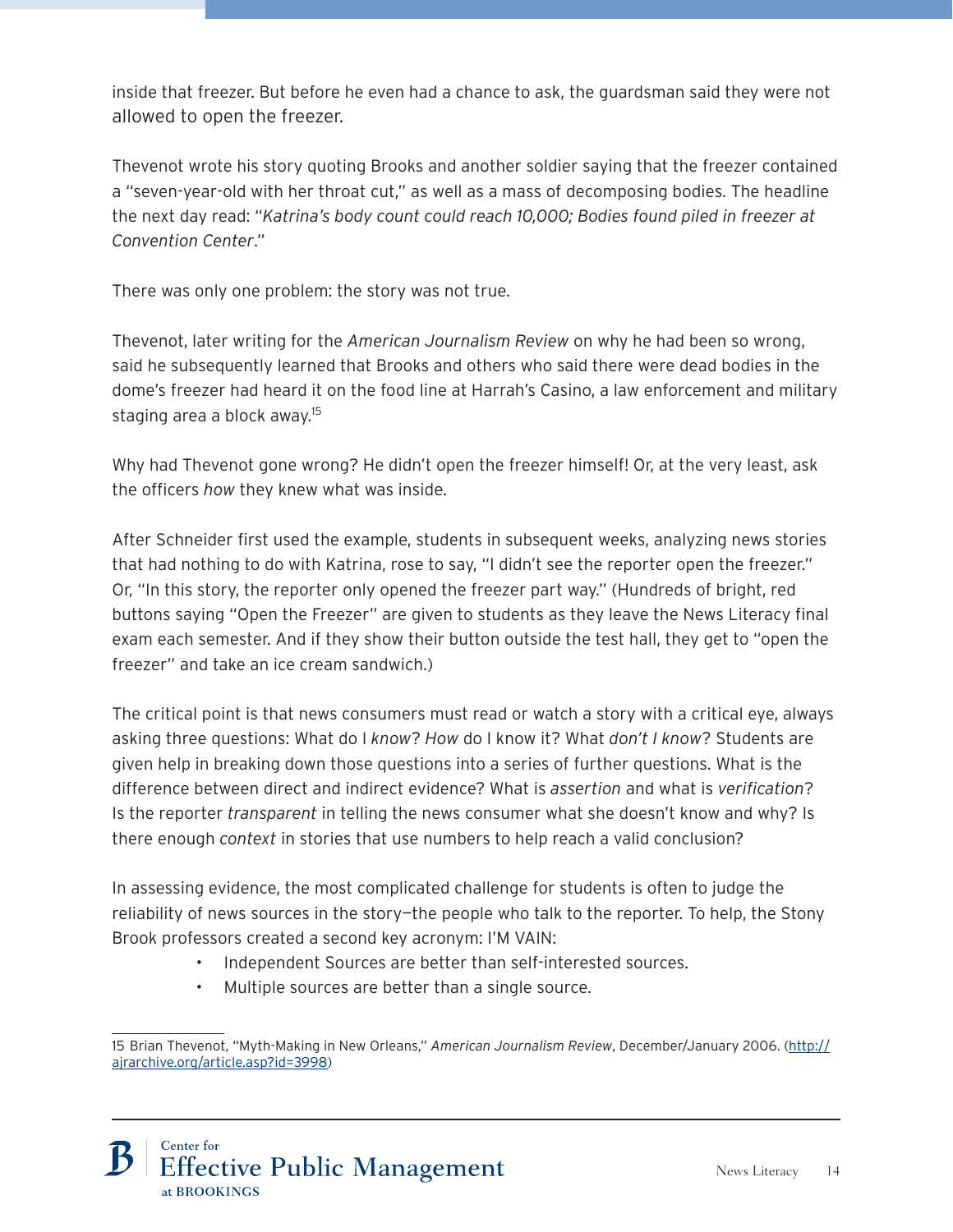- Sources who Verify are better than sources who assert.
- Authoritative/Informed sources are better than uninformed sources.
- Named sources are better than unnamed sources.

The most difficult aspect of this approach for students is that the evaluation of evidence and sources is not a black and white matter. Instead students must weigh the evidence and sourcing and come to a conclusion that may be in a gray area. Not all anonymous sources are inaccurate. Sometimes a self-interested source knows more than anyone else about a story. Students are urged to judge the totality of the evidence in a story.

During their three-hour final examination, students are asked to "deconstruct" three video stories and one longer news story by answering a series of key questions about the evidence, sourcing, context and fairness in the story. The final two questions are always the same: Can you come to a conclusion or make a judgment based on the information presented in this story? Why? (Sometimes the correct answer is simply: "I don't have enough information.") The Katrina story also highlights another key News Literacy lesson involving the nature of journalistic truth and its implications for news consumers.

In 2006, three Duke University lacrosse players were accused and arrested for raping a woman at a team party. The story received sensational coverage across the nation. The players were suspended from school, the lacrosse team's remaining schedule canceled and the lacrosse coach fired. But over about 15 months, subsequent information revealed that the accuser was lying and had serious drug abuse and mental health problems. The district attorney, it was revealed, had withheld exculpatory evidence. Upon further investigation by the state's attorney general, the Duke students were cleared and the district attorney disbarred and sentenced to jail. (He served only one day.)

The story is a dramatic example of how journalistic truth is provisional; it changes over time as new facts emerge, developments unfold, reporters dig deeper, mistakes are made and the record is corrected. Carl Bernstein is fond of defining journalistic truth as "the best obtainable version of the truth on any given day." In this regard, journalistic truth has similarities to scientific truth, which is rarely certain, but often a statement of probability proportional to the evidence. And the evidence can change. (Remember, Pluto was once considered a planet.)

For news consumers, this leads to a second powerful imperative. If you want to get the complete story, you must *follow the news*. One needs to be a *regular* news consumer, as well as a critical news reader. This is particularly important when making judgments during the early stages of major breaking stories, such as Hurricane Katrina, the Newtown massacre, the Boston Marathon bombing, or even the Trayvon Martin shooting. In these cases, students are urged to withhold judgment until key information can be verified.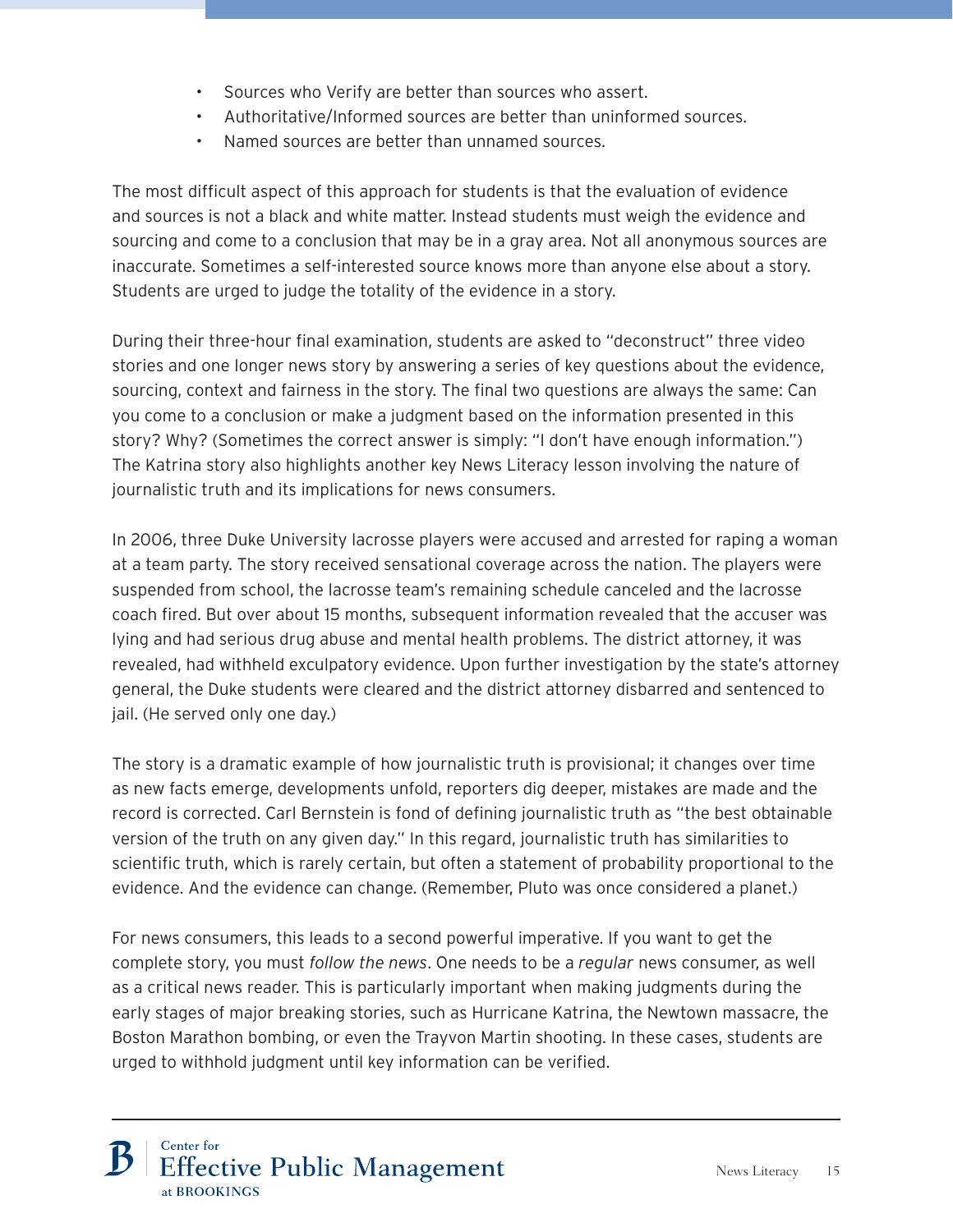If the professors could encapsulate the entire course, perhaps, into one message, it might be this: None of us can hold back the tide of change. We'll never slow down an ever hyperaccelerating news cycle. But we can, with discipline, slow down the way we *process* and *evaluate* the news.

What happens, though, in a world awash in social media and mobile technology, where instead of following the news, the news increasingly follows us? Does that make it easier or harder to make sense of the world?

## **CHALLENGES OF THE INFORMATION AGE: RANK DOES NOT EQUAL RELIABILITY**

From the outset, the Stony Brook team designed its course to be platform-agnostic: the same critical thinking skills could be applied to news reports from any platform, whether it be, in the words of Loth, "dead tree media, the cloud, or anything in between."

And for the most part, the course hews to that principle. If you want to find your way in the new media wilderness, use the same navigational tools that got you through the old media landscape: check sources and evaluate the evidence, seek out independent information, be open to information that challenges your pre-conceived assumptions, look for accountability….

It works to a point. The Stony Brook team first discovered that point examining the case of Martin Luther King.

In 2007, as online news aggregators and search engines became a major tool for finding information about a specific topic or person, students were asked to find news about King. Many typically used the Google search engine and discovered MartinLutherKing.org, which was among the top three search results. What they found was a robust site, rich in multimedia materials, photographs of King, links to historical documents, "educational videos," and reference to a "Civil Rights Library."

There was only one problem. If students bothered to explore a little further, and clicked the link to a "forum" on the very bottom of the home page, they would have discovered who actually ran the site. It was Stormfront, a white supremacist organization. Racist material was also salted throughout the site, once you got past the home page.

For many students, it was a jaw dropper. It also led to the realization that while core course principles could remain across all media platforms, new ones would be needed to address changes in the way students were accessing the news.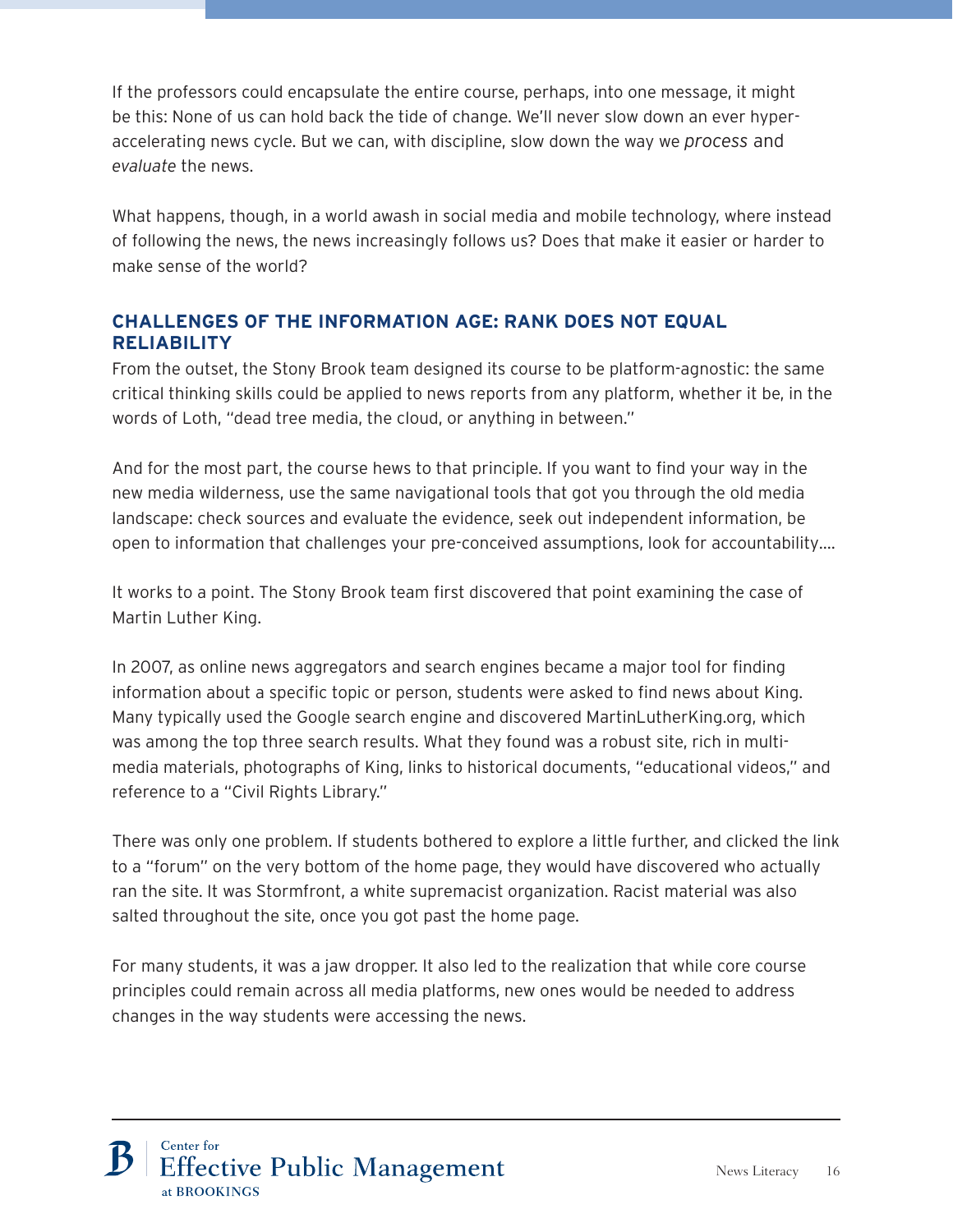In the case of King, it led to two admonitions: When using a search engine to find news, *rank does not equal reliability*; and, as helpful tools, domain names are often meaningless (with the notable exceptions of .gov and .edu). The King site, which has since become notorious, remains a top search result, perhaps because some teachers now use it as an object lesson.

In retrospect, the "Big Bang" inflation of the World Wide Web already looks like a less complicated time, given the meteoric expansion of social media sites like Facebook, Twitter and Instagram and second-generation crowd sourcing sites like Reddit, Newsvine or Wikinews (with Wikipedia being everyone's granddaddy).

A recent study by the Media Insight Project, a collaboration between the American Press Institute and the Associated Press-NORC Center for Public Affairs Research at the University of Chicago, found that 40 percent of adults now say they get some news each week from social media. For those under 30, the number jumps to 70 percent.<sup>16</sup> And a rapidly growing number are doing more than just consuming news; they are contributing stories or photographs of news events.

The potential complications for news consumers are painfully obvious. Social media can amplify the problem of speed over accuracy. It can exponentially add to information overload (Eric Schmidt, the former CEO of Google, has famously noted, "Between the dawn of civilization through 2003 about 5 exabytes of information was created. Now that much is created every 2 days.")

The greatest challenge is that social media can short circuit the process of verification and compromise authenticity. For example, social media can foster a culture of anonymity, often making accountability impossible. In the contagion of "sharing" news, recipients may confuse the reliability of the *source with that of the sender*, especially if the news comes from a trusted friend or relative.

And rather than confusing search rank with reliability, news consumers are now prone to equating credibility with "popularity," in the form of retweets or "likes," or mistaking the "wisdom of the crowd" for the process of verification.

That is to say, it is easier to get fooled and act on faulty information. In a recent paper called "Rumor Cascades" researchers found that nearly two-thirds of rumors spread on Facebook, turned out to be-perhaps not surprisingly-baseless.<sup>17</sup>

<sup>17</sup> Adrien Friggeri, Lada A. Adamic, Dean Eckles, and Justin Cheng, "Rumor Cascades in Social Networks," a joint paper by Stanford University and Facebook prepared for the International Conference on Weblogs and Social Media, 2014. ([https://www.facebook.com/publications/244240069095667/\)](https://www.facebook.com/publications/244240069095667/)



<sup>16 &</sup>quot;The Personal News Cycle," The Media Insight Project, March 17, 2014. [\(http://www.americanpressinstitute.org/](http://www.americanpressinstitute.org/wp-content/uploads/2014/03/The_Media_Insight_Project_The_Personal_News_Cycle_Final.pdf) wp-content/uploads/2014/03/The Media Insight Project The Personal News Cycle Final.pdf)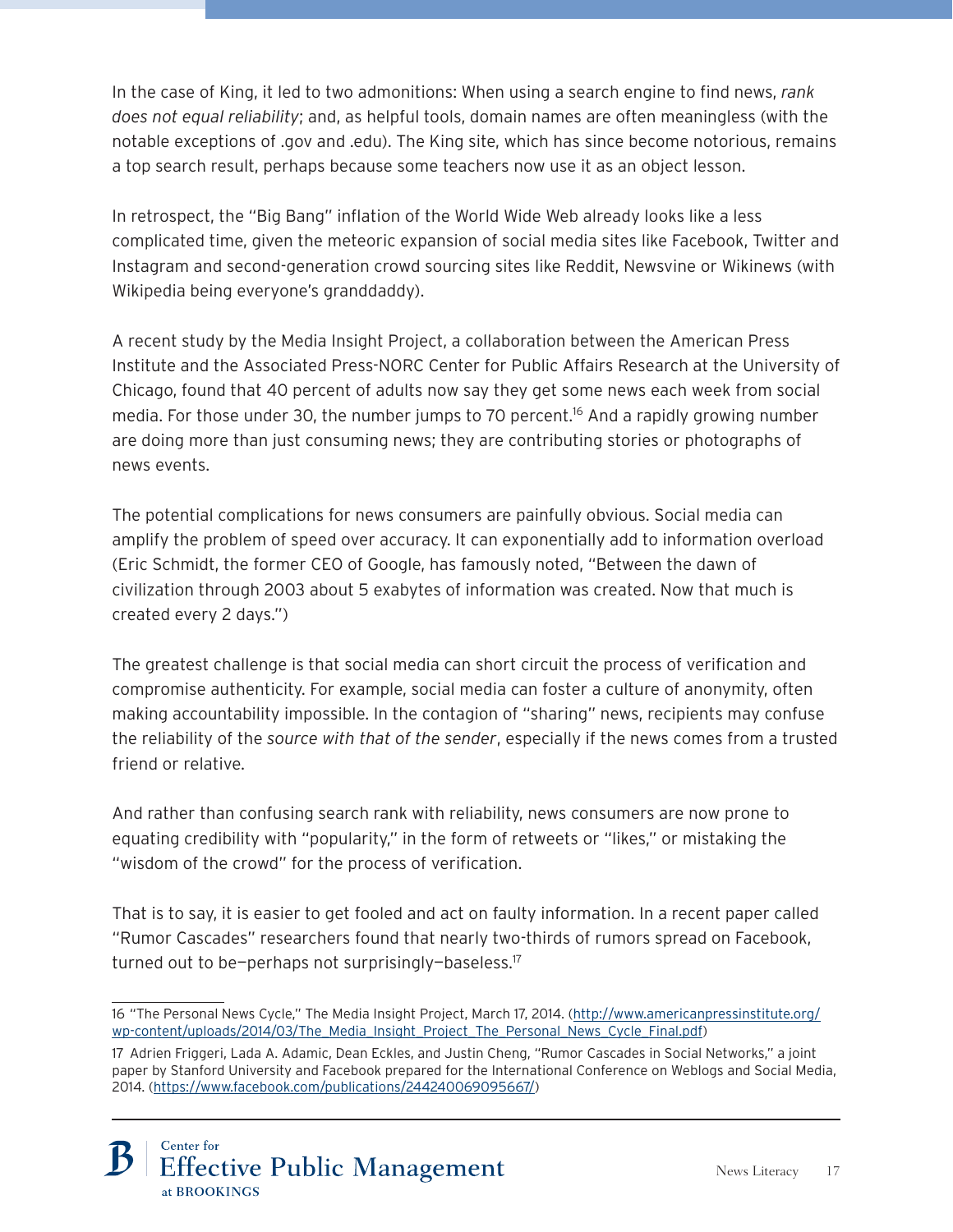For striking lessons, you don't have to look much further than the manipulated photos of sharks swimming in New Jersey neighborhoods after super storm Sandy, or the now infamous case of the Boston Marathon bombers on Reddit.

In that case, Reddit asked its followers to help find out who was responsible for the bombing. Reddit users vacuumed up every photo they could find on Facebook, Twitter and Instagram combined with vague police statements, and crowd sourced a photograph of the two bombers. *The New York Post* then picked up the photo and plastered it on its front page. A great example of the value of social media…except for one problem: it was wrong. The two young men in the photo were completely innocent.

In response to these perils, the Stony Brook course offers two possible remedies: it reinforces the use of foundational critical-thinking skills for students both as consumers or producers (urging them to apply News Literacy's own version of the Golden Rule: *Share and send information to others you would only have them send unto you.)* It urges students participating in crowdsourcing sites to become leaders in responsible newsgathering and verification: *If you see something, say something*. And, as always, it urges them to *slow down*.

One News Literacy assignment involves sending two different e-mails stories to samples of students, asking each whether they would pass the email on to a friend. One story sounds plausible, but with some checking it will be clear it is not true. The other story sounds implausible, but is true. The point is that citizens need to be aggressive in evaluating information on the web or social media.

As students migrate to new digital platforms, the course also provides specific tools and strategies to adapt, ranging from how to identify the owner of a web URL, to the value of using the hoax-busting site Snopes.com, to how to search "incognito" on Google to avoid the "filter bubble," which customizes your search results without your knowledge.

Most recently, the course has offered the following five ways to spot a fake twitter account from BBC social media expert Sue Llewellyn.

- 1. The bigger the story, the more fakes and hoaxes there will be.
- 2. Fake twitter accounts often substitute a 0 for an O, or a 1 for an l, playing on the real name of some person or organization.
- 3. Beware tweets from persons making news themselves. Hoaxers target newsmakers. (Within minutes of Pope Francis's selection, there was a "land grab" for fake twitter handles, creating a mass of confusion.)
- 4. Check the bio on the Twitter handle. Are there troubling typos or poor grammar?
- 5. If a public personality's account doesn't have Twitter's official "checkmark" be extra cautious.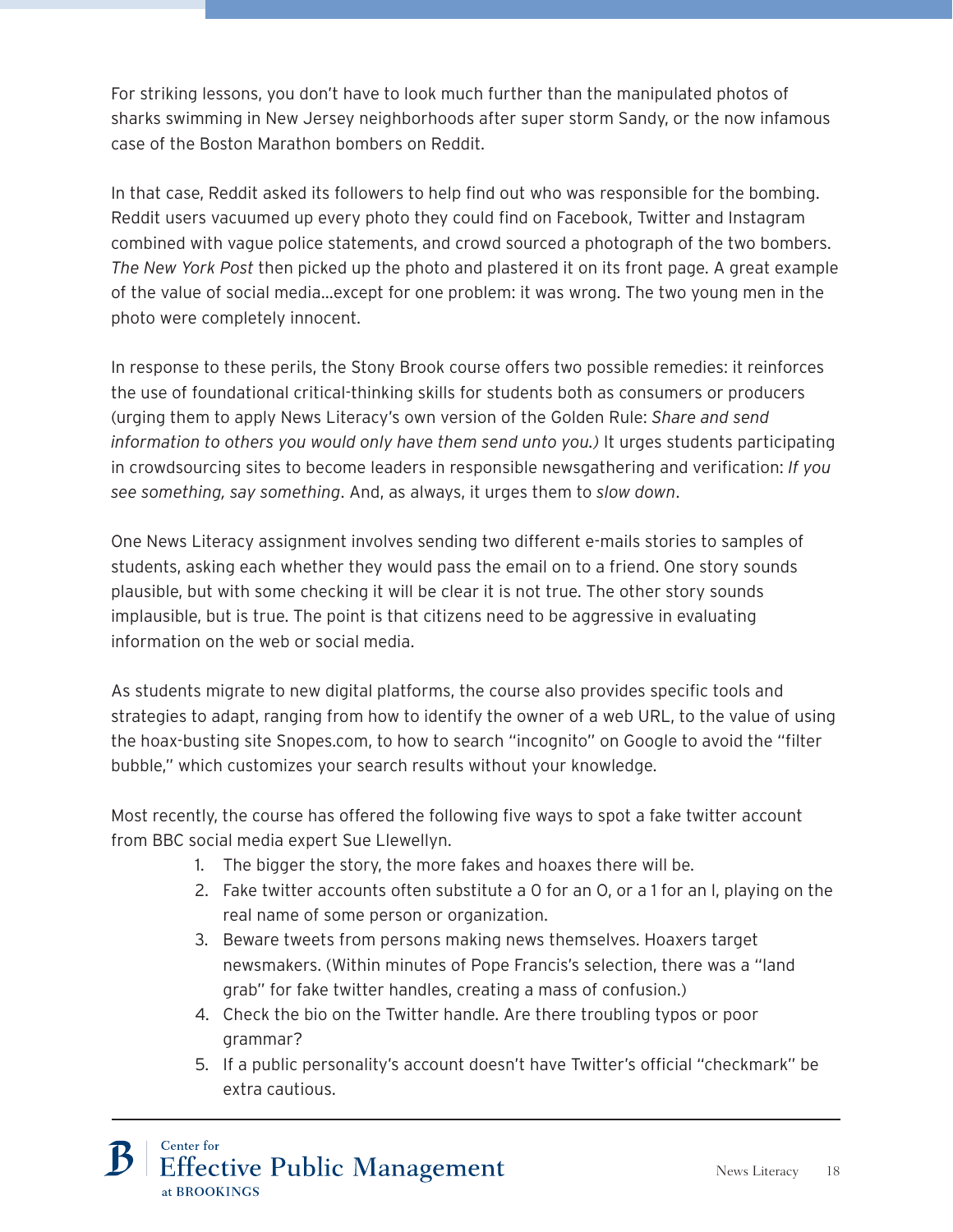"Digital forensics" is likely to grow in importance and sophistication. Both the Knight Foundation News Corp. and others are investing heavily, for example, in new technology to spot fake or manipulated photographs, all of which should be a boon for news consumers.

And there is more good news.

Recent studies show that news consumers are becoming more aware of the pitfalls of social/ digital space. A large majority of Americans say they are skeptical of the news they receive from friends on social media, according to the survey conducted by the Media Insight Project.18

The survey also found that rather than relying on any one platform for news, consumers across all ages—are turning to a mix of platforms each day. (This was dramatically underscored for the Stony Brook team at the end of the spring semester in 2011, as news broke of the death of Osama bin Laden. Most students reported that they first got wind of the story on social media, but then immediately turned to television or major newspaper websites to confirm the news.)

But perhaps the most encouraging news of all is that in the Age of Social Media, Americans are consuming more news than ever before.

The Media Insight survey found that "regardless of platform, people across age groups are avid consumers of the news. Three-quarters of Americans get news at least daily, including 6 out of 10 adults under 30. And a solid majority says it is easier to get news today than 5 years ago."<sup>19</sup>

### **DOES IT WORK?**

At its most basic, the Stony Brook model advances the following proposition: At a time when the public perception of practicing journalists according to recent Gallup poll hovers somewhere between bankers and car salesmen,<sup>20</sup> every student in America should acquire the *critical thinking skills of a journalist*.

The reason is simple. In the Digital Age, the ultimate check against the spread of rumor, pernicious falsehood, disinformation, and unverified reports masquerading as fact, will never be just more and better-trained journalists and professional gatekeepers. Instead, it will require a generation of astutely educated news consumers, as well as native producers and distributors, who will learn to be their own editors and identify for themselves fact-andevidence-based news and information.

<sup>20 &</sup>quot;Honesty/Ethics in Professions," Gallup, December 5-8, 2013. [\(http://www.gallup.com/poll/1654/honesty-ethics](http://www.gallup.com/poll/1654/honesty-ethics-professions.aspx)[professions.aspx\)](http://www.gallup.com/poll/1654/honesty-ethics-professions.aspx)



<sup>18 &</sup>quot;The Personal News Cycle," The Media Insight Project, March 17, 2014.

<sup>19 &</sup>quot;National Survey: The Personal News Cycle: How Americans Get Their News," *Associated Press*, March 17, 2014. [\(http://www.ap.org/Images/AP-NORC%20Personal%20News%20Cycle%20Final%20Release\\_tcm28-15954.pdf\)](http://www.ap.org/Images/AP-NORC%20Personal%20News%20Cycle%20Final%20Release_tcm28-15954.pdf)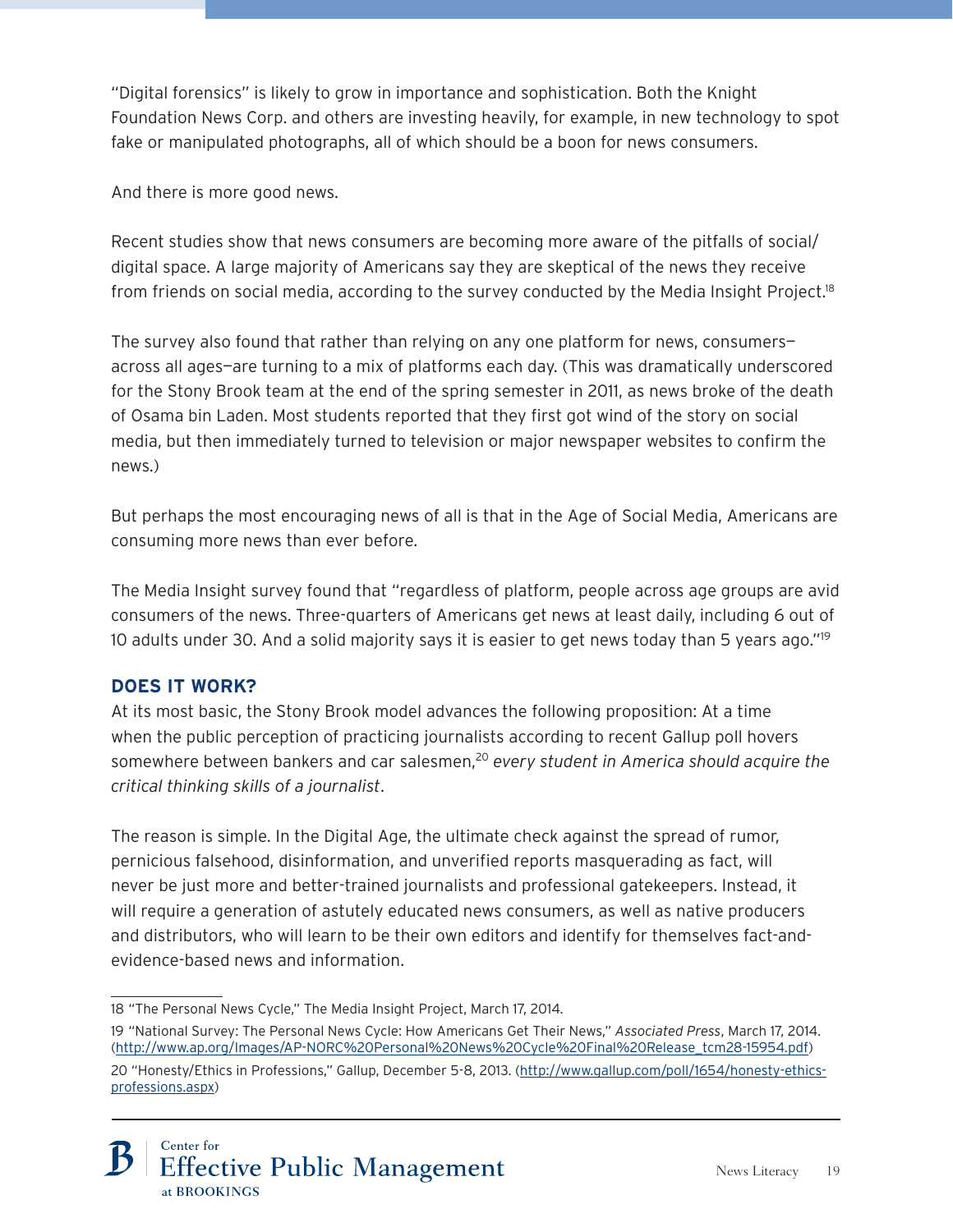Initially, the Stony Brook strategy focused exclusively on introducing News Literacy at the university level, with the hope that journalism schools, too often viewed as professional schools residing on the fringes of research universities, would reposition themselves and take on a new mission: to teach analytical, news and information life skills to every graduate.

To some extent this has worked. In 2008, the Ford Foundation awarded Stony Brook \$200,000 to create a [Center for News Literacy](http://www.centerfornewsliteracy.org) and export its curriculum to other universities. In the past five years, nearly 50 other universities and colleges have adopted some or all of the Stony Brook material, although none remotely at the scale or ambition of Stony Brook, which will reach its initial goal of teaching the course to 10,000 students this fall. Increasingly, however, attention is now focusing on introducing News Literacy to high school students, or even to pupils in middle school.

None of this will come without its challenges.

Some critics charge that the Stony Brook course is little more than journalism hagiography, a romanticized shout-out to the virtues of journalism by former journalists, with one critic calling the course "nostalgic propaganda from the old guard desperately trying to remind young people about a world that doesn't exist anymore."21 In some cases the criticism, drawn from the ranks of those teaching Media Literacy—an academic discipline that dates back decades and takes a broader look at the creation and impact of media on society—has been a barrier to adoption of News Literacy, which is, in fact, a clearly-mapped civic tributary of Media Literacy.

In 2012, Dr. Jennifer Fleming, now of California State University at Long Beach, spent three months at Stony Brook, studying the curriculum, attending classes and interviewing faculty and students for her doctoral dissertation. In an article last year in *Journalism and Mass Communications Educator*, she said that she found the course far from an unvarnished portrayal of the press. "The fact is that News Literacy is quite critical of sloppy, emotion-laden, unsubstantiated or argumentative journalism,"<sup>22</sup> she wrote.

A more substantive criticism, perhaps, is whether there has been rigorous enough assessment to conclude whether the course does what it promises to do.

In other words, does it work?

The Stony Brook team has commissioned and completed two independent, longitudinal studies, comparing a sample of students enrolled in the course with a control group of students who

<sup>21</sup> Jennifer Fleming, "Media Literacy, News Literacy, or News Appreciation? A Case Study of the News Literacy Program at Stony Brook University," *Journalism & Mass Communication Educator*, December 31, 2013. ([http://jmc.](http://jmc.sagepub.com/content/early/2013/12/31/1077695813517885.abstract) [sagepub.com/content/early/2013/12/31/1077695813517885.abstract\)](http://jmc.sagepub.com/content/early/2013/12/31/1077695813517885.abstract)

<sup>22</sup> Ibid.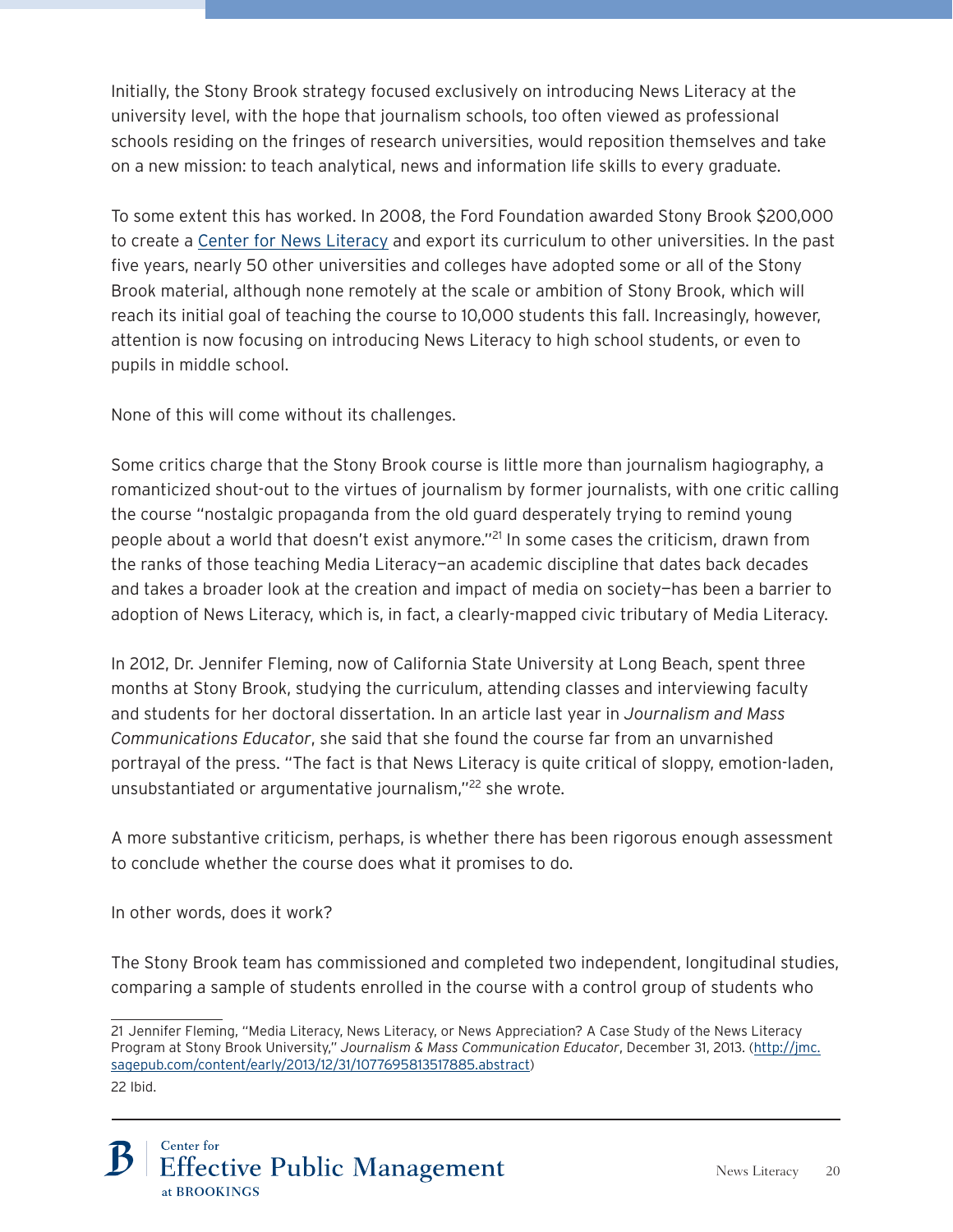did not take the course. Students from both groups were surveyed and tested before and after the course and then a year later to see what, if anything, changed.

While it is far too early to reach a definitive conclusion—the team is hoping to launch a third round of testing next year—here are some of the preliminary findings:

After completing the course, the News Literacy students routinely consumed more news from more sources, rated keeping up with the news as more important, registered to vote in higher numbers, could deconstruct some video news stories more effectively, had a higher regard for the "watchdog function" of the press and had a more nuanced view, in general, of the news media. For example, at the outset of the semester only 13 percent of those taking the course felt the media treated both sides of a story fairly; by semester's end the number had jumped to 52 percent.

At the same time, there were minimal differences with the control group in other areas of critical thinking skills. More importantly, a year later, many of the gaps between the two groups began to narrow, or disappear altogether.

Shorenstein's Loth was more encouraged, however, about the course's long-term benefits. In the fall of 2011, she set out on her own to see if any of the News Literacy training endured beyond the classroom, surveying several dozen students who had taken the course three years before.

She found that a majority reported they were more "engaged, empowered, and skilled consumers," and many had adopted new habits of mind. They verified stories before retweeting or linking to them and said that they checked out emails before forwarding them to friends. Nearly three-quarters agreed with the statement: "After having taken the course, I feel that I have the power to find out what's really going on in the world."<sup>23</sup>

Still, the lingering question of whether one 42-hour, three-credit course late in the academic life of a student is sufficient preparation to successfully cope with what Alberto Ibarguen, the CEO of the Knight Foundation, calls "the bombardment of information that is part of modern digital life" is a real and growing one. Should News Literacy concepts and skills be embedded, instead, at a far earlier point, or *throughout* the educational trajectory of students?

As far back as 2008, while Stony Brook was launching its initiative, Alan Miller, a former Pulitzer-prize winning investigative reporter at the *Los Angeles Times*, created the [News](http://www.thenewsliteracyproject.org/)  [Literacy Project,](http://www.thenewsliteracyproject.org/) which brings working journalists into high schools to collaborate with

<sup>23</sup> Renee Loth, "What's Black and White and Retweeted All Over? Teaching news literacy in the digital age," Shorenstein Center on the Press, Politics and Public Policy Discussion Paper No. D-71, February 2012.

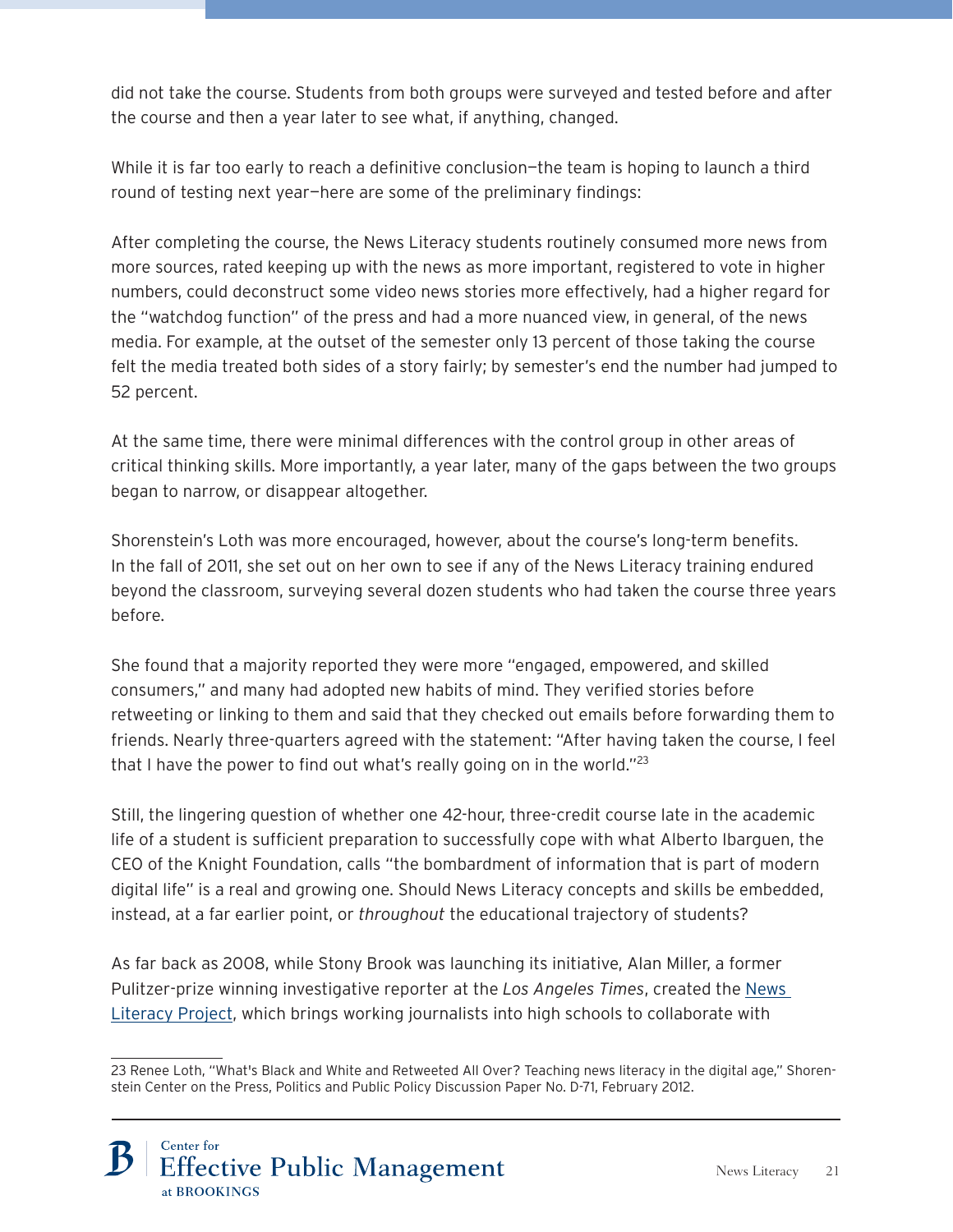teachers and students. To date, Miller's team has visited more than 75 schools in Washington D.C., Bethesda, Md., Fairfax County, Va., Chicago, and New York City and developing materials that can be delivered digitally.

The argument has taken on more power and relevancy with the recent adoption by 44 states of Common Core standards, with its emphasis on critical thinking skills. "If I didn't know better, I would think the field of News Literacy was invented to address the Common Core standards," says Diana Hess, a senior vice president for civic education at the Spencer Foundation.

In Brooklyn's Coney Island, Carmen Amador, principal of IS 303, has been working with the Stony Brook team to integrate News Literacy concepts and skills throughout the 6th, 7th, and 8th grade [curriculums](http://www.youtube.com/watch?v=2Exo9MolpFg&feature=youtu.be). Teachers report marked success in heightening students' news awareness and building critical-thinking skills using VIA and I'M VAIN exercises. "So if my middle schoolers in Coney Island can do it," Amador asks, "why can't other middle schoolers do it?"

Amador is one of nearly 150 educators from 32 states who have enrolled at Stony Brook's two-week summer workshop during the past five years to study the course and develop lesson plans. Increasingly, they represent multiple disciplines—from English and American Government to Statistics and Reading—come not only from universities, but from community colleges, high schools and middle schools.

Three years ago, some observers were startled when an elementary school teacher showed up. She taught a sample lesson in New Literacy using *The True Story of the Three Little Pigs*, a children's book written in 1989 by Jon Scieszka and Lane Smith. The book argues that the true story of what happened to the unfortunate pigs has never been really told because it doesn't include the point of view of the maligned wolf. The teacher explained how using the book enabled her to teach second-graders to understand the need to get all sides of a story.

"That's News Literacy," she said.

### **EXPANDING NEWS LITERACY**

In response to these developments, Schneider and his team have altered their strategy to address their biggest challenge: how to embed and scale News Literacy across the spectrum of American education, and even globally. It is a daunting, even audacious proposition,

As a first step, Stony Brook is developing a Digital Resource Center that will provide teachers with curated, multi-media New Literacy materials customized by grade-level and theme. The online portal, scheduled to be completed and launched next fall, will eventually provide a fresh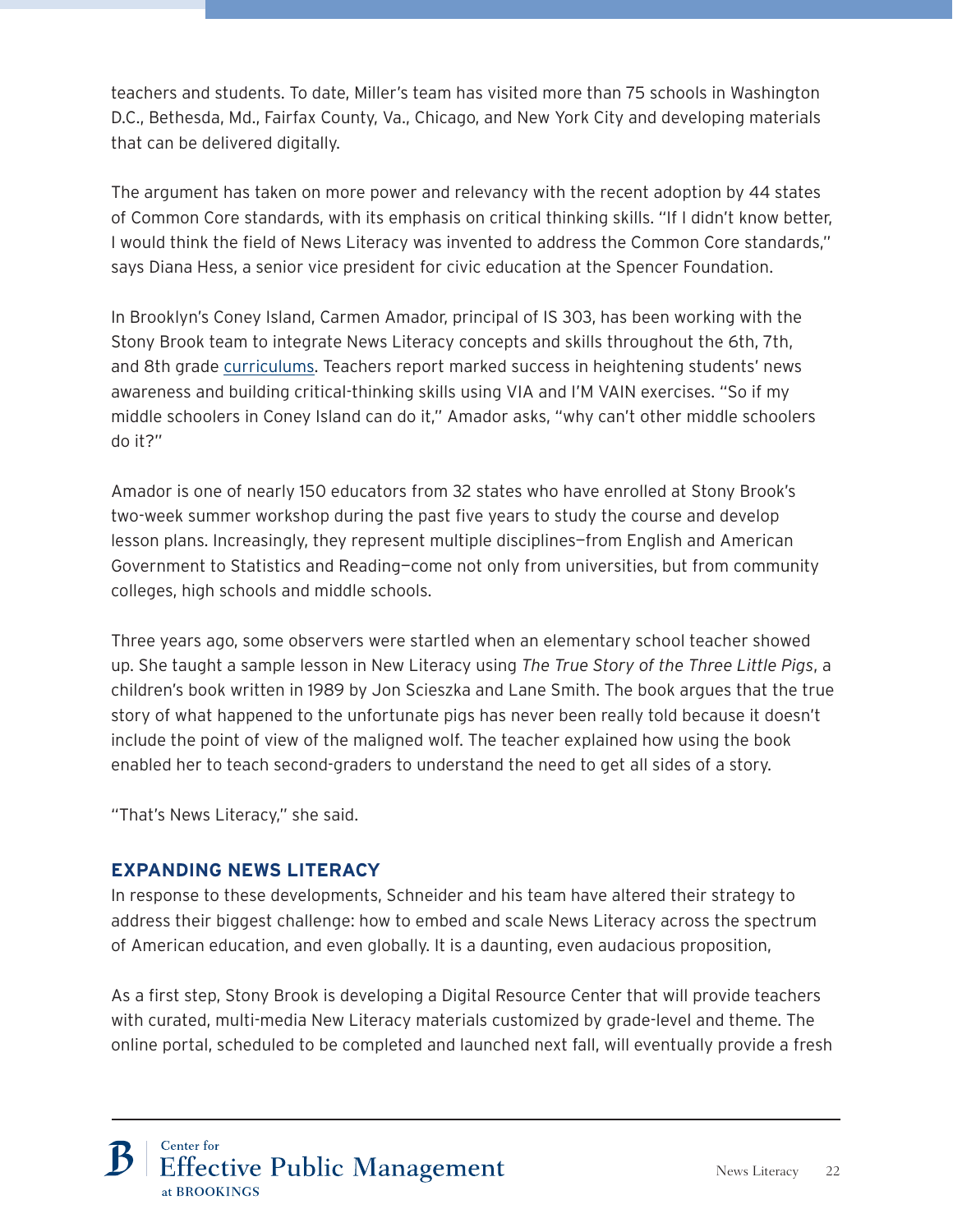"News Literacy Lesson of the Week" ripped from the headlines, space where users can share best practices, and links to partner resources. The Robert R. McCormick Foundation and the MacArthur Foundation are funding the initiative.

McCormick is also helping to fund efforts by the Stony Brook Center to coordinate development of a Spanish-language version of the curriculum and to develop an online teacher training course which, in conjunction with the Digital Resource Center, could help rapidly scale the program.

"Any teacher with an Internet connection will now be able to teach News Literacy," says Dean Miller, the director of the Stony Brook Center.

But whether individual teachers will be supported in these efforts is still uncertain. Ultimately, it will require more than individual champions to scale the program; it will require entire districts or states willing to integrate and pilot a new curriculum as part, perhaps, of the Common Core. At a time when U.S., students continue to lag their global counterparts, remaining competitive in the information economy will require accelerated efforts. Already, News Literacy is spreading overseas.

In 2008, Pek Dorji, the director of Bhutan's Center for Media and Democracy, contacted Stony Brook about helping her nation—then the world's newest democracy—adopt News Literacy as a strategy to successfully make the transition from a feudal media society to one with a hundred channels of cable TV. The Stony Brook team already has made three visits to train local teachers.

Then in 2013, Stony Brook was invited to send one of its faculty, Richard Hornik, to teach the course at the University of Hong Kong. Hornik is not an easy man to impress. A 24-year veteran of Time, Inc., he has reported on everything from the Solidarity uprising in Poland to the events leading up to the June 4 massacre in Beijing. He joined the News Literacy faculty convinced that the future of the news media in America rests not with journalists, but with the audience. "Society gets the quality of journalism that it demands and no more," he says.

Despite serving as a correspondent in Beijing and Hong Kong, Hornik didn't know what to expect from his 130 students, including 25 from mainland China. He learned two important lessons. First, with significant alterations the course could be successfully taught beyond the boundaries of the U.S. He calls some of his Chinese students "the best I've ever taught."

The second lesson he learned was more surprising. He found wide interest in News Literacy beyond the confines of Hong Kong. He conducted two workshops that drew two dozen academics from mainland China, Myanmar, Vietnam and Cambodia. He attributes this initial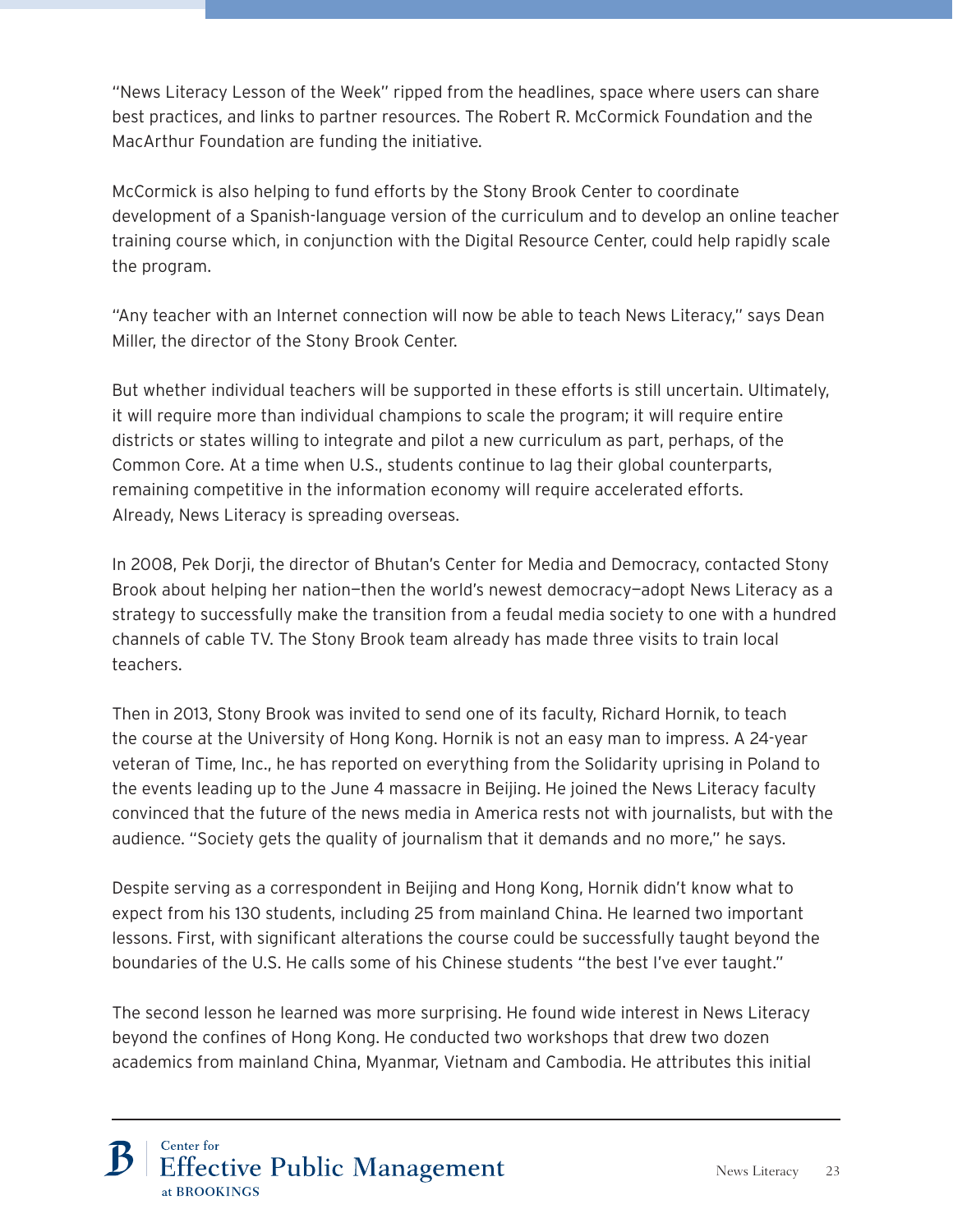interest, in part, to the course's focus on teaching critical thinking skills, a growing imperative for academics everywhere preparing their students for a competitive global economy. "No matter what else the course does," he says, "it is a better way to teach critical thinking skills because it draws real, relevant examples from the news and social media. It's alive."

Hornik also is convinced that the rise of social media has changed the equation, even in authoritarian regimes, where governments now understand that their citizens have access to a flow of unchallenged information that includes both rumor and fact. "News Literacy could be one strategy to deal with the problem," he says.

Next fall, Hornik, who is now director of the Center's Overseas Partnership Program, will return to China to teach elements of the course, this time at the Communications University of China in Beijing. Elsewhere, the course will be taught at Xiamen University in China, the Higher School of Economics in Moscow, the University of Tel Aviv, Queensland University in Australia, as a workshop in Vietnam, and possibly at Adam Mickiewicz University in Poland, which has expressed interest in establishing a Center for News Literacy for Eastern Europe.

Hornik is not naive. He knows some of these efforts may turn out to be problematic or unsustainable. But he is more convinced than ever of one thing. "The ability of the next generation of citizens to judge the reliability and relevance of information," he says, "will be a leading indicator of the public health of civil societies around the world."